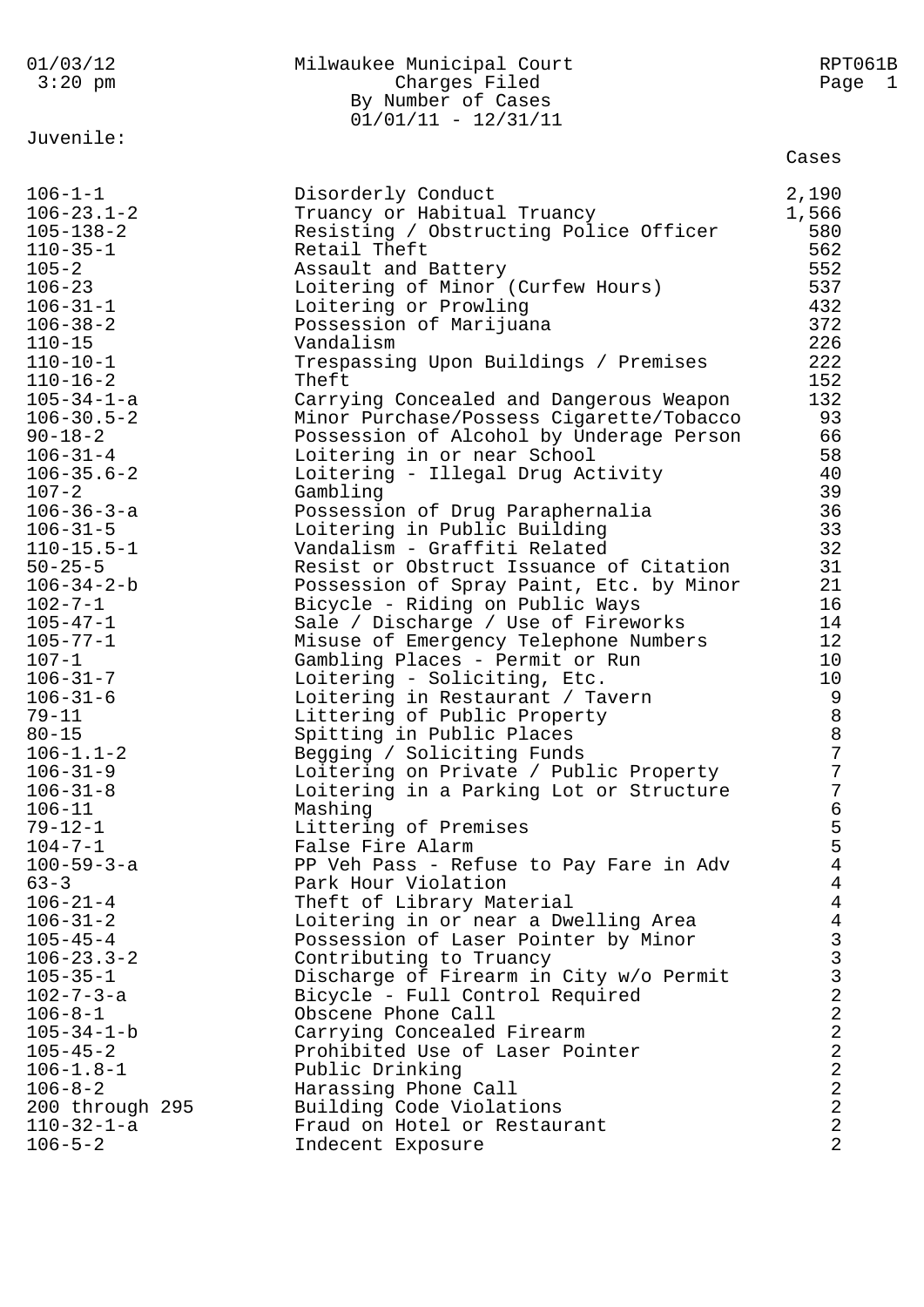| 01/03/12<br>$3:20$ pm                                                                                                                                                                                                                                                                                                                                                                                     | Milwaukee Municipal Court<br>Charges Filed<br>By Number of Cases<br>$01/01/11 - 12/31/11$                                                                                                                                                                                                                                                                                                                                                                                                                                                                                                                                                                                                                                                                                                                                                                  | RPT061B<br>Page 2                                                                                                                                                                                                                                                                                                                |
|-----------------------------------------------------------------------------------------------------------------------------------------------------------------------------------------------------------------------------------------------------------------------------------------------------------------------------------------------------------------------------------------------------------|------------------------------------------------------------------------------------------------------------------------------------------------------------------------------------------------------------------------------------------------------------------------------------------------------------------------------------------------------------------------------------------------------------------------------------------------------------------------------------------------------------------------------------------------------------------------------------------------------------------------------------------------------------------------------------------------------------------------------------------------------------------------------------------------------------------------------------------------------------|----------------------------------------------------------------------------------------------------------------------------------------------------------------------------------------------------------------------------------------------------------------------------------------------------------------------------------|
| Juvenile:                                                                                                                                                                                                                                                                                                                                                                                                 |                                                                                                                                                                                                                                                                                                                                                                                                                                                                                                                                                                                                                                                                                                                                                                                                                                                            | Cases                                                                                                                                                                                                                                                                                                                            |
| $106 - 30 - 2 - a$<br>$110 - 4 - 1$<br>$90 - 18 - 1 - c$<br>$102 - 7 - 2$<br>$105 - 19 - 1$<br>$101 - 1 - 2$<br>$118 - 80 - 1$<br>$80 - 63 - 1$<br>$101 - 20 - 1$<br>$92 - 3 - 3 - a$<br>$78 - 22 - 1$<br>$78 - 17 - 1$<br>$106 - 37 - 2$<br>$78 - 23 - 1 - a$<br>$90 - 19 - 1$<br>$105 - 50 - 1$<br>$106 - 23 - 2$<br>$78 - 31 - 1 - a$<br>$74 - 1$<br>$105 - 48 - 2$<br>$50 - 18$<br>$106 - 34 - 2 - a$ | Sale of Cigarettes to Minor/Underage<br>Damaging of Public Property<br>Underage Attempt/Procure Alcohol<br>Bicycle - Operating 2 or More Abreast<br>Roller Skate and Skateboard Restrictions<br>Traffic Offenses - Adoption of State Law<br>Boating - Adoption of State Statutes<br>Excessive Noise Prohibited<br>Unnecessary Vehicle Noises Prohibited<br>Junk Collector/Dealer License Required<br>Pit-Bull/Rottweiler - Leash Requirements<br>Dog and Cat Licenses Required<br>Frequenting An Illegal Drug House<br>Dangerous Animal Regulations<br>Presence of Minor at Licensed Premises<br>Synthetic Marijuana Poss/Sale/Use Prohib<br>Responsibility of Parents (Curfew)<br>Cruelty to Animals<br>Vehicular Food Peddlers Restrictions<br>Smoking in City Building<br>Aiding and Abetting Ordinance Violation<br>Selling Spray Paint, Etc. to Minor | 1<br>1<br>$\mathbf 1$<br>$\overline{1}$<br>$\overline{1}$<br>$\overline{1}$<br>$\overline{1}$<br>$\overline{1}$<br>$\overline{1}$<br>$\overline{1}$<br>$\overline{1}$<br>$\overline{1}$<br>$\overline{1}$<br>$\mathbf 1$<br>$\overline{1}$<br>$\frac{1}{1}$<br>$\frac{1}{1}$<br>$\overline{1}$<br>$\mathbf{1}$<br>$\overline{1}$ |
|                                                                                                                                                                                                                                                                                                                                                                                                           |                                                                                                                                                                                                                                                                                                                                                                                                                                                                                                                                                                                                                                                                                                                                                                                                                                                            |                                                                                                                                                                                                                                                                                                                                  |

Total Cases Filed: 8,161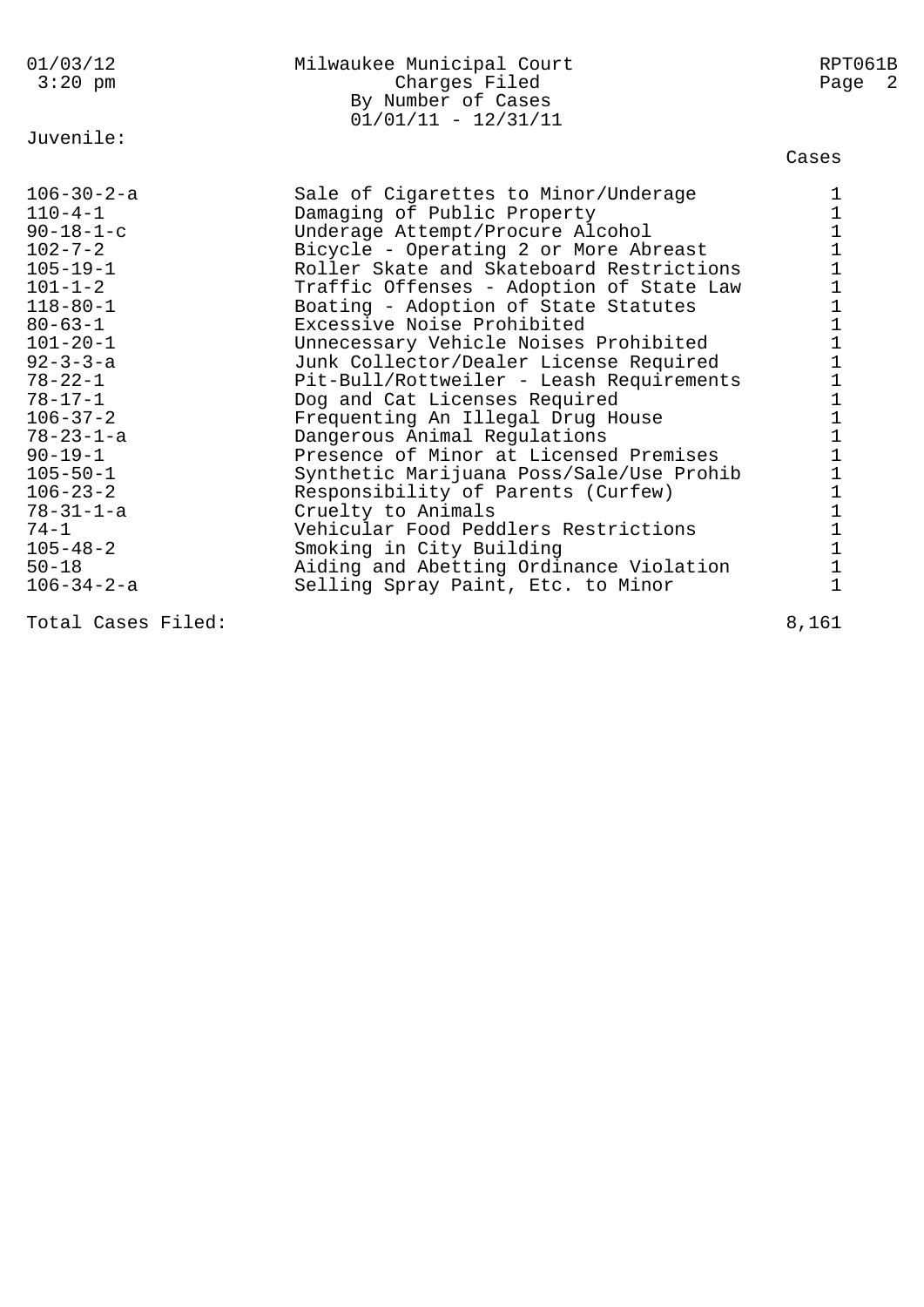| 01/03/12<br>$3:20$ pm              | Milwaukee Municipal Court<br>Charges Filed<br>By Number of Cases  | RPT061B<br>Page 3 |
|------------------------------------|-------------------------------------------------------------------|-------------------|
| Ordinances:                        | $01/01/11 - 12/31/11$                                             |                   |
|                                    |                                                                   | Cases             |
| $106 - 1 - 1$                      | Disorderly Conduct                                                | 7,714             |
| $105 - 138 - 2$                    | Resisting / Obstructing Police Officer                            | 3,287             |
| 200 through 295                    | Building Code Violations                                          | 2,910             |
| $110 - 35 - 1$                     | Retail Theft                                                      | 2,801             |
| $101 - 34 - 1$                     | Contested Parking Citation(s)                                     | 2,791             |
| $106 - 31 - 1$<br>$105 - 2$        | Loitering or Prowling                                             | 2,548<br>2,337    |
| $106 - 38 - 2$                     | Assault and Battery<br>Possession of Marijuana                    | 2,074             |
| $106 - 23.1 - 2$                   | Truancy or Habitual Truancy                                       | 1,948             |
| $110 - 10 - 1$                     | Trespassing Upon Buildings / Premises                             | 1,803             |
| $110 - 15$                         | Vandalism                                                         | 1,423             |
| $106 - 1.8 - 1$                    | Public Drinking                                                   | 1,147             |
| $80 - 63 - 1$                      | Excessive Noise Prohibited                                        | 1,044             |
| $90 - 18 - 2$                      | Possession of Alcohol by Underage Person                          | 1,009             |
| $106 - 36 - 3 - a$                 | Possession of Drug Paraphernalia                                  | 946               |
| $110 - 16 - 2$                     | Theft                                                             | 748               |
| $106 - 23.3 - 2$                   | Contributing to Truancy                                           | 621               |
| $106 - 23$                         | Loitering of Minor (Curfew Hours)                                 | 539               |
| $105 - 34 - 1 - a$                 | Carrying Concealed and Dangerous Weapon                           | 447<br>401        |
| $106 - 31 - 7$<br>$106 - 35.6 - 2$ | Loitering - Soliciting, Etc.<br>Loitering - Illegal Drug Activity | 396               |
| $106 - 1.1 - 2$                    | Begging / Soliciting Funds                                        | 378               |
| $118 - 80 - 1$                     | Boating - Adoption of State Statutes                              | 321               |
| $105 - 77 - 1$                     | Misuse of Emergency Telephone Numbers                             | 247               |
| $78 - 17 - 1$                      | Dog and Cat Licenses Required                                     | 239               |
| $79 - 11$                          | Littering of Public Property                                      | 210               |
| $50 - 25 - 5$                      | Resist or Obstruct Issuance of Citation                           | 200               |
| $106 - 31 - 6$                     | Loitering in Restaurant / Tavern                                  | 165               |
| $92 - 10 - 2 - a$                  | Precious Metal/Gems Dealer License Req'd                          | 153               |
| $106 - 31 - 9$                     | Loitering on Private / Public Property                            | 152               |
| $106 - 30.5 - 2$                   | Minor Purchase/Possess Cigarette/Tobacco                          | 139               |
| $106 - 31 - 5$<br>$78 - 19 - 1$    | Loitering in Public Building<br>Permitting Animal at Large        | 137<br>126        |
| $78 - 22 - 2$                      | Pit Bull/Rottweiler - Yard / Kennel Reqs                          | 121               |
| $78 - 22 - 3$                      | Pit-Bull/Rottweiler - Behavior Class Req                          | 116               |
| $200 - 51.7 - 6$                   | Fail to Provide Access for Inspection                             | 115               |
| $200 - 51.7 - 3 - a$               | Registration Stmt Reqd - Vacant Building                          | 110               |
| $92 - 3 - 3 - a$                   | Junk Collector/Dealer License Required                            | 108               |
| $200 - 51.7 - 4 - a$               | Registration Stmt Reqd - Vacant Building                          | 100               |
| $106 - 37 - 2$                     | Frequenting An Illegal Drug House                                 | 100               |
| $102 - 7 - 1$                      | Bicycle - Riding on Public Ways                                   | 99                |
| $200 - 51.7 - 7$                   | Fail to Provide Access for Inspection                             | 97                |
| $106 - 8 - 4$<br>$106 - 31 - 4$    | Harassing Phone Calls - Repeated                                  | 92<br>86          |
| $107 - 2$                          | Loitering in or near School<br>Gambling                           | 85                |
| $92 - 10 - 6$                      | Precious Metal/Gems Dealer Regulations                            | 82                |
| $105 - 75 - 15 - a$                | Excessive False Alarms                                            | 78                |
| $106 - 31 - 8$                     | Loitering in a Parking Lot or Structure                           | 74                |
| $79 - 12 - 1$                      | Littering of Premises                                             | 74                |
| $92 - 13 - 1$                      | Junk Dealer - Transaction Reporting Req                           | 71                |
| $78 - 23 - 1 - a$                  | Dangerous Animal Regulations                                      | 67                |
| $106 - 35 - 2$                     | Loitering - Soliciting Prostitute                                 | 63                |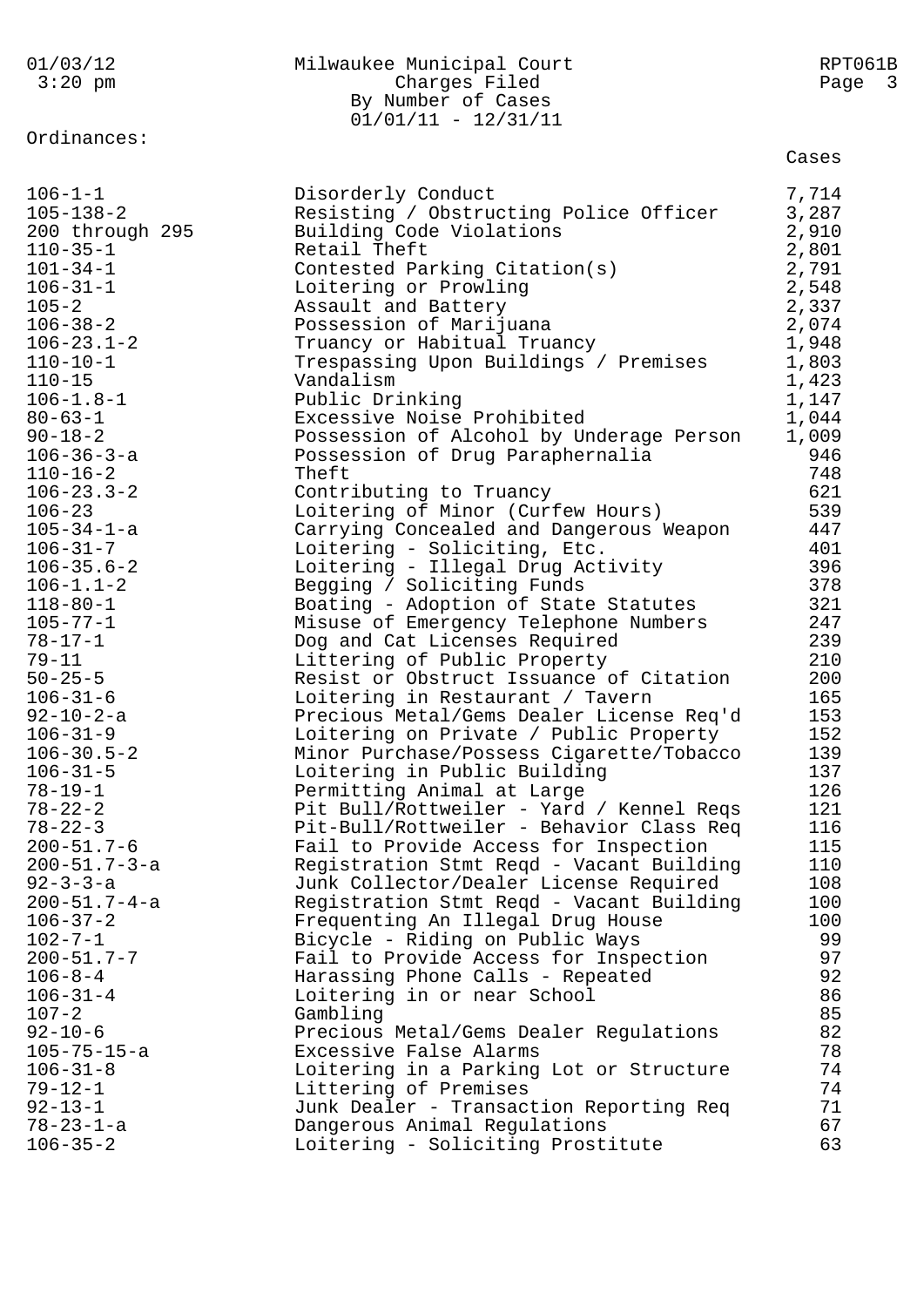Ordinances:

### 01/03/12 Milwaukee Municipal Court RPT061B 3:20 pm Charges Filed Page 4 By Number of Cases 01/01/11 - 12/31/11

| 62<br>Park Hour Violation<br>62<br>Sale / Discharge / Use of Fireworks<br>56<br>Spitting in Public Places<br>54<br>Loitering in or near a Dwelling Area<br>PP Veh Pass - Refuse to Pay Fare in Adv<br>48<br>45<br>Harassing Phone Call<br>45<br>Smoking Prohibited - Adoption State Law<br>44<br>Vandalism - Graffiti Related<br>Sale of Alcohol to Underaged Person<br>40<br>39<br>Gambling Places - Permit or Run<br>38<br>Sale of Cigarettes to Minor/Underage<br>36<br>Indecent Exposure<br>34<br>Unnecessary Vehicle Noises Prohibited<br>33<br>Pit-Bull/Rottweiler - Leash Requirements<br>Presence of Minor at Licensed Premises<br>30<br>Misrepresenting Age to Receive Alcohol<br>29<br>Cruelty to Animals - Food and Water Reqs<br>26<br>25<br>Possession of Spray Paint, Etc. by Minor<br>24<br>Mashing<br>Contributing to Delinquency of Minor<br>23<br>$106 - 23.2$<br>23<br>Responsibility of Parents (Curfew)<br>23<br>$105 - 65 - 1$<br>Abandoned Motor Vehicle or Trailer<br>22<br>Animal Disturbing Peace<br>22<br>$78 - 31 - 1 - a$<br>Cruelty to Animals<br>22<br>$110 - 36 - 1 - b$<br>Possession of Shopping Cart<br>20<br>$295 - 503 - 1$<br>Residential Lot - Land Use Violation<br>$78 - 19 - 2$<br>Setting Animal at Large<br>20<br>19<br>$78 - 31 - 3 - a$<br>Cruelty to Animals - Lack of Shelter<br>18<br>$295 - 403 - 3 - b$<br>Paved or Approved Surface Required<br>17<br>$110 - 32 - 1 - a$<br>Fraud on Hotel or Restaurant<br>17<br>$200 - 53 - 5 - a$<br>Fail to Inform Tenant of Inspection<br>16<br>Food License Regs-Adoption of State Code<br>16<br>Theft of Library Material<br>16<br>Abandonment of Shopping Cart<br>15<br>$90 - 4 - 10 - a$<br>Class D Operator's Liquor License<br>15<br>Smoking in City Building<br>$110 - 32 - 1 - b$<br>14<br>Fraud on Hotel or Restaurant Keeper<br>Waste Containers - Removal of Contents<br>14<br>14<br>Annual Fire Inspection Required<br>13<br>Liquor License Required<br>13<br>Unauthorized Removal of Recyclables<br>13<br>Sell Cig in Package/Container w/o Stamp<br>13<br>Alcohol Sales - Premises License Reqd<br>12<br>Traffic Offenses - Adoption of State Law<br>12<br>Residential Rental Certificate Required<br>12<br>Responsible Person on Premises Req'd<br>False Fire Alarm<br>11<br>Electrical License Required<br>11<br>11<br>Vehicular Food Peddlers Restrictions<br>Commercial Lot - Land Use Violation<br>11<br>11<br>Create/Knowing Allow Lead-Based Nuisance<br>10 <sub>1</sub><br>Zoning Violations |                       |  |
|-------------------------------------------------------------------------------------------------------------------------------------------------------------------------------------------------------------------------------------------------------------------------------------------------------------------------------------------------------------------------------------------------------------------------------------------------------------------------------------------------------------------------------------------------------------------------------------------------------------------------------------------------------------------------------------------------------------------------------------------------------------------------------------------------------------------------------------------------------------------------------------------------------------------------------------------------------------------------------------------------------------------------------------------------------------------------------------------------------------------------------------------------------------------------------------------------------------------------------------------------------------------------------------------------------------------------------------------------------------------------------------------------------------------------------------------------------------------------------------------------------------------------------------------------------------------------------------------------------------------------------------------------------------------------------------------------------------------------------------------------------------------------------------------------------------------------------------------------------------------------------------------------------------------------------------------------------------------------------------------------------------------------------------------------------------------------------------------------------------------------------------------------------------------------------------------------------------------------------------------------------------------------------------------------------------------------------------------------------------------------------------------------------------------------------------------------------------------------------------------------------------|-----------------------|--|
|                                                                                                                                                                                                                                                                                                                                                                                                                                                                                                                                                                                                                                                                                                                                                                                                                                                                                                                                                                                                                                                                                                                                                                                                                                                                                                                                                                                                                                                                                                                                                                                                                                                                                                                                                                                                                                                                                                                                                                                                                                                                                                                                                                                                                                                                                                                                                                                                                                                                                                             | $63 - 3$              |  |
|                                                                                                                                                                                                                                                                                                                                                                                                                                                                                                                                                                                                                                                                                                                                                                                                                                                                                                                                                                                                                                                                                                                                                                                                                                                                                                                                                                                                                                                                                                                                                                                                                                                                                                                                                                                                                                                                                                                                                                                                                                                                                                                                                                                                                                                                                                                                                                                                                                                                                                             | $105 - 47 - 1$        |  |
|                                                                                                                                                                                                                                                                                                                                                                                                                                                                                                                                                                                                                                                                                                                                                                                                                                                                                                                                                                                                                                                                                                                                                                                                                                                                                                                                                                                                                                                                                                                                                                                                                                                                                                                                                                                                                                                                                                                                                                                                                                                                                                                                                                                                                                                                                                                                                                                                                                                                                                             | $80 - 15$             |  |
|                                                                                                                                                                                                                                                                                                                                                                                                                                                                                                                                                                                                                                                                                                                                                                                                                                                                                                                                                                                                                                                                                                                                                                                                                                                                                                                                                                                                                                                                                                                                                                                                                                                                                                                                                                                                                                                                                                                                                                                                                                                                                                                                                                                                                                                                                                                                                                                                                                                                                                             | $106 - 31 - 2$        |  |
|                                                                                                                                                                                                                                                                                                                                                                                                                                                                                                                                                                                                                                                                                                                                                                                                                                                                                                                                                                                                                                                                                                                                                                                                                                                                                                                                                                                                                                                                                                                                                                                                                                                                                                                                                                                                                                                                                                                                                                                                                                                                                                                                                                                                                                                                                                                                                                                                                                                                                                             | $100 - 59 - 3 - a$    |  |
|                                                                                                                                                                                                                                                                                                                                                                                                                                                                                                                                                                                                                                                                                                                                                                                                                                                                                                                                                                                                                                                                                                                                                                                                                                                                                                                                                                                                                                                                                                                                                                                                                                                                                                                                                                                                                                                                                                                                                                                                                                                                                                                                                                                                                                                                                                                                                                                                                                                                                                             | $106 - 8 - 2$         |  |
|                                                                                                                                                                                                                                                                                                                                                                                                                                                                                                                                                                                                                                                                                                                                                                                                                                                                                                                                                                                                                                                                                                                                                                                                                                                                                                                                                                                                                                                                                                                                                                                                                                                                                                                                                                                                                                                                                                                                                                                                                                                                                                                                                                                                                                                                                                                                                                                                                                                                                                             | $105 - 48 - 1$        |  |
|                                                                                                                                                                                                                                                                                                                                                                                                                                                                                                                                                                                                                                                                                                                                                                                                                                                                                                                                                                                                                                                                                                                                                                                                                                                                                                                                                                                                                                                                                                                                                                                                                                                                                                                                                                                                                                                                                                                                                                                                                                                                                                                                                                                                                                                                                                                                                                                                                                                                                                             | $110 - 15.5 - 1$      |  |
|                                                                                                                                                                                                                                                                                                                                                                                                                                                                                                                                                                                                                                                                                                                                                                                                                                                                                                                                                                                                                                                                                                                                                                                                                                                                                                                                                                                                                                                                                                                                                                                                                                                                                                                                                                                                                                                                                                                                                                                                                                                                                                                                                                                                                                                                                                                                                                                                                                                                                                             | $90 - 18 - 1 - a - 1$ |  |
|                                                                                                                                                                                                                                                                                                                                                                                                                                                                                                                                                                                                                                                                                                                                                                                                                                                                                                                                                                                                                                                                                                                                                                                                                                                                                                                                                                                                                                                                                                                                                                                                                                                                                                                                                                                                                                                                                                                                                                                                                                                                                                                                                                                                                                                                                                                                                                                                                                                                                                             | $107 - 1$             |  |
|                                                                                                                                                                                                                                                                                                                                                                                                                                                                                                                                                                                                                                                                                                                                                                                                                                                                                                                                                                                                                                                                                                                                                                                                                                                                                                                                                                                                                                                                                                                                                                                                                                                                                                                                                                                                                                                                                                                                                                                                                                                                                                                                                                                                                                                                                                                                                                                                                                                                                                             | $106 - 30 - 2 - a$    |  |
|                                                                                                                                                                                                                                                                                                                                                                                                                                                                                                                                                                                                                                                                                                                                                                                                                                                                                                                                                                                                                                                                                                                                                                                                                                                                                                                                                                                                                                                                                                                                                                                                                                                                                                                                                                                                                                                                                                                                                                                                                                                                                                                                                                                                                                                                                                                                                                                                                                                                                                             | $106 - 5 - 2$         |  |
|                                                                                                                                                                                                                                                                                                                                                                                                                                                                                                                                                                                                                                                                                                                                                                                                                                                                                                                                                                                                                                                                                                                                                                                                                                                                                                                                                                                                                                                                                                                                                                                                                                                                                                                                                                                                                                                                                                                                                                                                                                                                                                                                                                                                                                                                                                                                                                                                                                                                                                             | $101 - 20 - 1$        |  |
|                                                                                                                                                                                                                                                                                                                                                                                                                                                                                                                                                                                                                                                                                                                                                                                                                                                                                                                                                                                                                                                                                                                                                                                                                                                                                                                                                                                                                                                                                                                                                                                                                                                                                                                                                                                                                                                                                                                                                                                                                                                                                                                                                                                                                                                                                                                                                                                                                                                                                                             | $78 - 22 - 1$         |  |
|                                                                                                                                                                                                                                                                                                                                                                                                                                                                                                                                                                                                                                                                                                                                                                                                                                                                                                                                                                                                                                                                                                                                                                                                                                                                                                                                                                                                                                                                                                                                                                                                                                                                                                                                                                                                                                                                                                                                                                                                                                                                                                                                                                                                                                                                                                                                                                                                                                                                                                             | $90 - 19 - 1$         |  |
|                                                                                                                                                                                                                                                                                                                                                                                                                                                                                                                                                                                                                                                                                                                                                                                                                                                                                                                                                                                                                                                                                                                                                                                                                                                                                                                                                                                                                                                                                                                                                                                                                                                                                                                                                                                                                                                                                                                                                                                                                                                                                                                                                                                                                                                                                                                                                                                                                                                                                                             | $90 - 18 - 3$         |  |
|                                                                                                                                                                                                                                                                                                                                                                                                                                                                                                                                                                                                                                                                                                                                                                                                                                                                                                                                                                                                                                                                                                                                                                                                                                                                                                                                                                                                                                                                                                                                                                                                                                                                                                                                                                                                                                                                                                                                                                                                                                                                                                                                                                                                                                                                                                                                                                                                                                                                                                             | $78 - 31 - 2$         |  |
|                                                                                                                                                                                                                                                                                                                                                                                                                                                                                                                                                                                                                                                                                                                                                                                                                                                                                                                                                                                                                                                                                                                                                                                                                                                                                                                                                                                                                                                                                                                                                                                                                                                                                                                                                                                                                                                                                                                                                                                                                                                                                                                                                                                                                                                                                                                                                                                                                                                                                                             | $106 - 34 - 2 - b$    |  |
|                                                                                                                                                                                                                                                                                                                                                                                                                                                                                                                                                                                                                                                                                                                                                                                                                                                                                                                                                                                                                                                                                                                                                                                                                                                                                                                                                                                                                                                                                                                                                                                                                                                                                                                                                                                                                                                                                                                                                                                                                                                                                                                                                                                                                                                                                                                                                                                                                                                                                                             | $106 - 11$            |  |
|                                                                                                                                                                                                                                                                                                                                                                                                                                                                                                                                                                                                                                                                                                                                                                                                                                                                                                                                                                                                                                                                                                                                                                                                                                                                                                                                                                                                                                                                                                                                                                                                                                                                                                                                                                                                                                                                                                                                                                                                                                                                                                                                                                                                                                                                                                                                                                                                                                                                                                             |                       |  |
|                                                                                                                                                                                                                                                                                                                                                                                                                                                                                                                                                                                                                                                                                                                                                                                                                                                                                                                                                                                                                                                                                                                                                                                                                                                                                                                                                                                                                                                                                                                                                                                                                                                                                                                                                                                                                                                                                                                                                                                                                                                                                                                                                                                                                                                                                                                                                                                                                                                                                                             | $106 - 23 - 2$        |  |
|                                                                                                                                                                                                                                                                                                                                                                                                                                                                                                                                                                                                                                                                                                                                                                                                                                                                                                                                                                                                                                                                                                                                                                                                                                                                                                                                                                                                                                                                                                                                                                                                                                                                                                                                                                                                                                                                                                                                                                                                                                                                                                                                                                                                                                                                                                                                                                                                                                                                                                             |                       |  |
|                                                                                                                                                                                                                                                                                                                                                                                                                                                                                                                                                                                                                                                                                                                                                                                                                                                                                                                                                                                                                                                                                                                                                                                                                                                                                                                                                                                                                                                                                                                                                                                                                                                                                                                                                                                                                                                                                                                                                                                                                                                                                                                                                                                                                                                                                                                                                                                                                                                                                                             | $78 - 29 - 1$         |  |
|                                                                                                                                                                                                                                                                                                                                                                                                                                                                                                                                                                                                                                                                                                                                                                                                                                                                                                                                                                                                                                                                                                                                                                                                                                                                                                                                                                                                                                                                                                                                                                                                                                                                                                                                                                                                                                                                                                                                                                                                                                                                                                                                                                                                                                                                                                                                                                                                                                                                                                             |                       |  |
|                                                                                                                                                                                                                                                                                                                                                                                                                                                                                                                                                                                                                                                                                                                                                                                                                                                                                                                                                                                                                                                                                                                                                                                                                                                                                                                                                                                                                                                                                                                                                                                                                                                                                                                                                                                                                                                                                                                                                                                                                                                                                                                                                                                                                                                                                                                                                                                                                                                                                                             |                       |  |
|                                                                                                                                                                                                                                                                                                                                                                                                                                                                                                                                                                                                                                                                                                                                                                                                                                                                                                                                                                                                                                                                                                                                                                                                                                                                                                                                                                                                                                                                                                                                                                                                                                                                                                                                                                                                                                                                                                                                                                                                                                                                                                                                                                                                                                                                                                                                                                                                                                                                                                             |                       |  |
|                                                                                                                                                                                                                                                                                                                                                                                                                                                                                                                                                                                                                                                                                                                                                                                                                                                                                                                                                                                                                                                                                                                                                                                                                                                                                                                                                                                                                                                                                                                                                                                                                                                                                                                                                                                                                                                                                                                                                                                                                                                                                                                                                                                                                                                                                                                                                                                                                                                                                                             |                       |  |
|                                                                                                                                                                                                                                                                                                                                                                                                                                                                                                                                                                                                                                                                                                                                                                                                                                                                                                                                                                                                                                                                                                                                                                                                                                                                                                                                                                                                                                                                                                                                                                                                                                                                                                                                                                                                                                                                                                                                                                                                                                                                                                                                                                                                                                                                                                                                                                                                                                                                                                             |                       |  |
|                                                                                                                                                                                                                                                                                                                                                                                                                                                                                                                                                                                                                                                                                                                                                                                                                                                                                                                                                                                                                                                                                                                                                                                                                                                                                                                                                                                                                                                                                                                                                                                                                                                                                                                                                                                                                                                                                                                                                                                                                                                                                                                                                                                                                                                                                                                                                                                                                                                                                                             |                       |  |
|                                                                                                                                                                                                                                                                                                                                                                                                                                                                                                                                                                                                                                                                                                                                                                                                                                                                                                                                                                                                                                                                                                                                                                                                                                                                                                                                                                                                                                                                                                                                                                                                                                                                                                                                                                                                                                                                                                                                                                                                                                                                                                                                                                                                                                                                                                                                                                                                                                                                                                             |                       |  |
|                                                                                                                                                                                                                                                                                                                                                                                                                                                                                                                                                                                                                                                                                                                                                                                                                                                                                                                                                                                                                                                                                                                                                                                                                                                                                                                                                                                                                                                                                                                                                                                                                                                                                                                                                                                                                                                                                                                                                                                                                                                                                                                                                                                                                                                                                                                                                                                                                                                                                                             |                       |  |
|                                                                                                                                                                                                                                                                                                                                                                                                                                                                                                                                                                                                                                                                                                                                                                                                                                                                                                                                                                                                                                                                                                                                                                                                                                                                                                                                                                                                                                                                                                                                                                                                                                                                                                                                                                                                                                                                                                                                                                                                                                                                                                                                                                                                                                                                                                                                                                                                                                                                                                             | $68 - 01$             |  |
|                                                                                                                                                                                                                                                                                                                                                                                                                                                                                                                                                                                                                                                                                                                                                                                                                                                                                                                                                                                                                                                                                                                                                                                                                                                                                                                                                                                                                                                                                                                                                                                                                                                                                                                                                                                                                                                                                                                                                                                                                                                                                                                                                                                                                                                                                                                                                                                                                                                                                                             | $106 - 21 - 4$        |  |
|                                                                                                                                                                                                                                                                                                                                                                                                                                                                                                                                                                                                                                                                                                                                                                                                                                                                                                                                                                                                                                                                                                                                                                                                                                                                                                                                                                                                                                                                                                                                                                                                                                                                                                                                                                                                                                                                                                                                                                                                                                                                                                                                                                                                                                                                                                                                                                                                                                                                                                             | $110 - 36$            |  |
|                                                                                                                                                                                                                                                                                                                                                                                                                                                                                                                                                                                                                                                                                                                                                                                                                                                                                                                                                                                                                                                                                                                                                                                                                                                                                                                                                                                                                                                                                                                                                                                                                                                                                                                                                                                                                                                                                                                                                                                                                                                                                                                                                                                                                                                                                                                                                                                                                                                                                                             |                       |  |
|                                                                                                                                                                                                                                                                                                                                                                                                                                                                                                                                                                                                                                                                                                                                                                                                                                                                                                                                                                                                                                                                                                                                                                                                                                                                                                                                                                                                                                                                                                                                                                                                                                                                                                                                                                                                                                                                                                                                                                                                                                                                                                                                                                                                                                                                                                                                                                                                                                                                                                             | $105 - 48 - 2$        |  |
|                                                                                                                                                                                                                                                                                                                                                                                                                                                                                                                                                                                                                                                                                                                                                                                                                                                                                                                                                                                                                                                                                                                                                                                                                                                                                                                                                                                                                                                                                                                                                                                                                                                                                                                                                                                                                                                                                                                                                                                                                                                                                                                                                                                                                                                                                                                                                                                                                                                                                                             |                       |  |
|                                                                                                                                                                                                                                                                                                                                                                                                                                                                                                                                                                                                                                                                                                                                                                                                                                                                                                                                                                                                                                                                                                                                                                                                                                                                                                                                                                                                                                                                                                                                                                                                                                                                                                                                                                                                                                                                                                                                                                                                                                                                                                                                                                                                                                                                                                                                                                                                                                                                                                             | $79 - 5.5 - 1$        |  |
|                                                                                                                                                                                                                                                                                                                                                                                                                                                                                                                                                                                                                                                                                                                                                                                                                                                                                                                                                                                                                                                                                                                                                                                                                                                                                                                                                                                                                                                                                                                                                                                                                                                                                                                                                                                                                                                                                                                                                                                                                                                                                                                                                                                                                                                                                                                                                                                                                                                                                                             | $214 - 7 - 2 - b - 1$ |  |
|                                                                                                                                                                                                                                                                                                                                                                                                                                                                                                                                                                                                                                                                                                                                                                                                                                                                                                                                                                                                                                                                                                                                                                                                                                                                                                                                                                                                                                                                                                                                                                                                                                                                                                                                                                                                                                                                                                                                                                                                                                                                                                                                                                                                                                                                                                                                                                                                                                                                                                             | $90 - 3 - 1$          |  |
|                                                                                                                                                                                                                                                                                                                                                                                                                                                                                                                                                                                                                                                                                                                                                                                                                                                                                                                                                                                                                                                                                                                                                                                                                                                                                                                                                                                                                                                                                                                                                                                                                                                                                                                                                                                                                                                                                                                                                                                                                                                                                                                                                                                                                                                                                                                                                                                                                                                                                                             | $79 - 40 - 1$         |  |
|                                                                                                                                                                                                                                                                                                                                                                                                                                                                                                                                                                                                                                                                                                                                                                                                                                                                                                                                                                                                                                                                                                                                                                                                                                                                                                                                                                                                                                                                                                                                                                                                                                                                                                                                                                                                                                                                                                                                                                                                                                                                                                                                                                                                                                                                                                                                                                                                                                                                                                             | $106 - 30 - 3 - e$    |  |
|                                                                                                                                                                                                                                                                                                                                                                                                                                                                                                                                                                                                                                                                                                                                                                                                                                                                                                                                                                                                                                                                                                                                                                                                                                                                                                                                                                                                                                                                                                                                                                                                                                                                                                                                                                                                                                                                                                                                                                                                                                                                                                                                                                                                                                                                                                                                                                                                                                                                                                             | $90 - 3 - 2$          |  |
|                                                                                                                                                                                                                                                                                                                                                                                                                                                                                                                                                                                                                                                                                                                                                                                                                                                                                                                                                                                                                                                                                                                                                                                                                                                                                                                                                                                                                                                                                                                                                                                                                                                                                                                                                                                                                                                                                                                                                                                                                                                                                                                                                                                                                                                                                                                                                                                                                                                                                                             | $101 - 1 - 2$         |  |
|                                                                                                                                                                                                                                                                                                                                                                                                                                                                                                                                                                                                                                                                                                                                                                                                                                                                                                                                                                                                                                                                                                                                                                                                                                                                                                                                                                                                                                                                                                                                                                                                                                                                                                                                                                                                                                                                                                                                                                                                                                                                                                                                                                                                                                                                                                                                                                                                                                                                                                             | $200 - 53 - 3$        |  |
|                                                                                                                                                                                                                                                                                                                                                                                                                                                                                                                                                                                                                                                                                                                                                                                                                                                                                                                                                                                                                                                                                                                                                                                                                                                                                                                                                                                                                                                                                                                                                                                                                                                                                                                                                                                                                                                                                                                                                                                                                                                                                                                                                                                                                                                                                                                                                                                                                                                                                                             | $90 - 8 - 1$          |  |
|                                                                                                                                                                                                                                                                                                                                                                                                                                                                                                                                                                                                                                                                                                                                                                                                                                                                                                                                                                                                                                                                                                                                                                                                                                                                                                                                                                                                                                                                                                                                                                                                                                                                                                                                                                                                                                                                                                                                                                                                                                                                                                                                                                                                                                                                                                                                                                                                                                                                                                             | $104 - 7 - 1$         |  |
|                                                                                                                                                                                                                                                                                                                                                                                                                                                                                                                                                                                                                                                                                                                                                                                                                                                                                                                                                                                                                                                                                                                                                                                                                                                                                                                                                                                                                                                                                                                                                                                                                                                                                                                                                                                                                                                                                                                                                                                                                                                                                                                                                                                                                                                                                                                                                                                                                                                                                                             | $222 - 11 - 2$        |  |
|                                                                                                                                                                                                                                                                                                                                                                                                                                                                                                                                                                                                                                                                                                                                                                                                                                                                                                                                                                                                                                                                                                                                                                                                                                                                                                                                                                                                                                                                                                                                                                                                                                                                                                                                                                                                                                                                                                                                                                                                                                                                                                                                                                                                                                                                                                                                                                                                                                                                                                             | $74 - 1$              |  |
|                                                                                                                                                                                                                                                                                                                                                                                                                                                                                                                                                                                                                                                                                                                                                                                                                                                                                                                                                                                                                                                                                                                                                                                                                                                                                                                                                                                                                                                                                                                                                                                                                                                                                                                                                                                                                                                                                                                                                                                                                                                                                                                                                                                                                                                                                                                                                                                                                                                                                                             | $295 - 603 - 1$       |  |
|                                                                                                                                                                                                                                                                                                                                                                                                                                                                                                                                                                                                                                                                                                                                                                                                                                                                                                                                                                                                                                                                                                                                                                                                                                                                                                                                                                                                                                                                                                                                                                                                                                                                                                                                                                                                                                                                                                                                                                                                                                                                                                                                                                                                                                                                                                                                                                                                                                                                                                             | $66 - 22 - 1 - a$     |  |
|                                                                                                                                                                                                                                                                                                                                                                                                                                                                                                                                                                                                                                                                                                                                                                                                                                                                                                                                                                                                                                                                                                                                                                                                                                                                                                                                                                                                                                                                                                                                                                                                                                                                                                                                                                                                                                                                                                                                                                                                                                                                                                                                                                                                                                                                                                                                                                                                                                                                                                             | 295                   |  |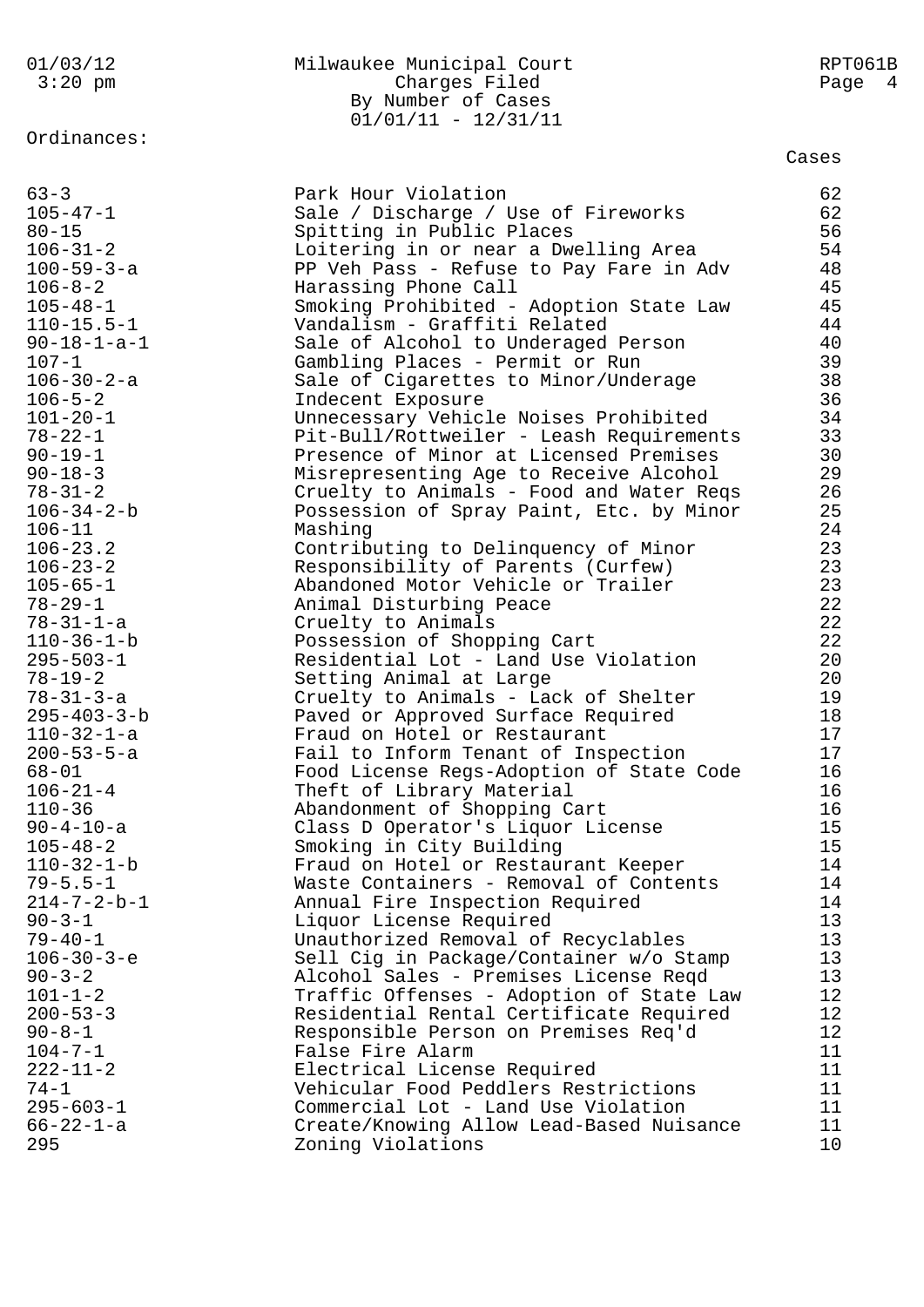## Ordinances:

#### 01/03/12 Milwaukee Municipal Court RPT061B 3:20 pm Charges Filed Page 5 By Number of Cases 01/01/11 - 12/31/11

| $105 - 34 - 1 - b$                   | Carrying Concealed Firearm                                                           | 10                               |
|--------------------------------------|--------------------------------------------------------------------------------------|----------------------------------|
| $78 - 3 - 1$                         | Animal Owner's Duty to Restrain, Etc.                                                | 9                                |
| $100 - 59 - 13$                      | PP Vehicle - Daily Trip Records Req'd                                                | 9                                |
| $105 - 50 - 1$                       | Synthetic Marijuana Poss/Sale/Use Prohib                                             | 9                                |
| $90 - 27 - 1 - c$                    | Licensed Premises-Immed Police Entry Req                                             | 9                                |
| $78 - 31 - 4$                        | Cruelty to Animals - Leash Requirements                                              | 9                                |
| $303 - 11 - 1$                       | Financial Disclosure Required                                                        | 9                                |
| $110 - 12 - 1 - a$                   | Landlord - Forcible Entry Prohibited                                                 | 8                                |
| $106 - 21 - 3$                       | Failure to Return Library Material                                                   | 8                                |
| $100 - 59 - 1 - a$                   | PP Vehicle - License to Be Exhibited                                                 | 8                                |
| $90 - 16$                            | Display of Liquor License Required                                                   | 8                                |
| $90 - 21$                            | Disorderly Premises Prohibited                                                       | 8                                |
| $105 - 66 - 1$                       | Repairing Motor Vehicle on Street                                                    | 8                                |
| $50 - 18$                            | Aiding and Abetting Ordinance Violation                                              | $\overline{7}$                   |
| $74 - 2 - 3$                         | Ice Cream Peddler License Required                                                   | 7                                |
| $200 - 42 - 2 - c$                   | Illegal Occupancy -- No Cert / Unfit                                                 | $\overline{7}$                   |
| $90 - 18 - 1 - c$                    | Underage Attempt/Procure Alcohol                                                     | $\overline{7}$                   |
| $104 - 15$                           | Obstruct Police/Fireman During Fire                                                  | $\overline{7}$                   |
| $100 - 54 - 1 - a$                   | PP Vehicle - Driver's License Required                                               | $\overline{7}$                   |
| $79 - 5.7 - 1$                       | Waste Containers - Addition to Contents                                              | $\overline{7}$                   |
| $90 - 15 - 3 - a - 1$                | Class B Premises Allow Patron After Hrs                                              | 7                                |
| $79 - 40 - 2$                        | Unauthorized Removal of Recycling Cart                                               | $\overline{7}$                   |
| $105 - 35 - 1$                       | Discharge of Firearm in City w/o Permit                                              | $\overline{7}$                   |
| $78 - 19 - 3$                        | Animal Litter Nuisance                                                               | $\overline{6}$                   |
| $78 - 31 - 3 - b$                    | Cruelty to Animals - Lack of Shade                                                   | $\epsilon$                       |
| $295 - 503 - 3 - b$                  | Residential Lot - Improper Veh Repair                                                | $\frac{5}{5}$                    |
| $95 - 1 - 2$                         | Direct Sellers License Required                                                      |                                  |
| $106 - 8 - 1$                        | Obscene Phone Call                                                                   | $\frac{5}{5}$                    |
| $106 - 2.1 - 1$                      | Drinking in a Public Parking Structure                                               |                                  |
| $200 - 11 - 4$                       | Illegal Occupancy and Use                                                            | 5                                |
| $74 - 1 - 2 - a$                     | Vehic Food Peddler Remain on Block>1 Hr                                              | 5                                |
| $295 - 505 - 4 - b - 9$              | Unregistered Vehicle Parked > 30 Days                                                | 5                                |
| $108 - 5 - 1 - a$                    | Public Dance Hall - License Required                                                 | 5                                |
| $78 - 23 - 2$                        | Dangerous Animal - Leash and Muzzle Req                                              | 5                                |
| $295 - 505 - 4 - b - 4$              | Exceed Max Number Parked Vehicles on Lot                                             | 5                                |
| $222 - 13 - 1$                       | Electrical Permit Required                                                           | 5                                |
| $75 - 51 - 3$                        | Tattooing/Body Piercing-Adopt State Stat                                             | $\overline{4}$                   |
| $68 - 2$                             | Sanitary Regulations                                                                 | $\overline{4}$                   |
| $80 - 44 - 2$                        | Dumping Prohibited                                                                   | $\overline{4}$<br>$\overline{4}$ |
| $89 - 8$                             | Escort License Required                                                              |                                  |
| $105 - 19 - 1$<br>$110 - 4 - 1$      | Roller Skate and Skateboard Restrictions                                             | $\overline{4}$<br>$\overline{4}$ |
|                                      | Damaging of Public Property                                                          | $\overline{4}$                   |
| $105 - 56 - 2 - a$<br>$200 - 24 - 1$ | Sale on Public Premises without Consent                                              | $\overline{4}$                   |
|                                      | Building Permit Required                                                             | $\overline{4}$                   |
| $101 - 43 - 3$<br>$90 - 3 - 5$       | Unauth Possession of Traffic Control Dev                                             | $\overline{4}$                   |
|                                      | Evading Law by Giving Away Alcohol                                                   | $\overline{4}$                   |
| $66 - 22 - 10 - a$<br>$78 - 5 - 3$   | Lead Clearance Standards                                                             | $\overline{4}$                   |
| $95 - 14 - 2 - a$                    | Keep Animal in City - Exceed # Permitted<br>Home Improvement Contractor License Reqd | $\overline{4}$                   |
| $68 - 4 - 1 - a$                     | Food Dealers License Required                                                        | $\overline{4}$                   |
| $225 - 3 - 4$                        | Plumbing - Permit Req'd                                                              | 3                                |
| $118 - 80 - 7$                       | Swimming within Harbor Where Prohibited                                              | 3                                |
|                                      |                                                                                      |                                  |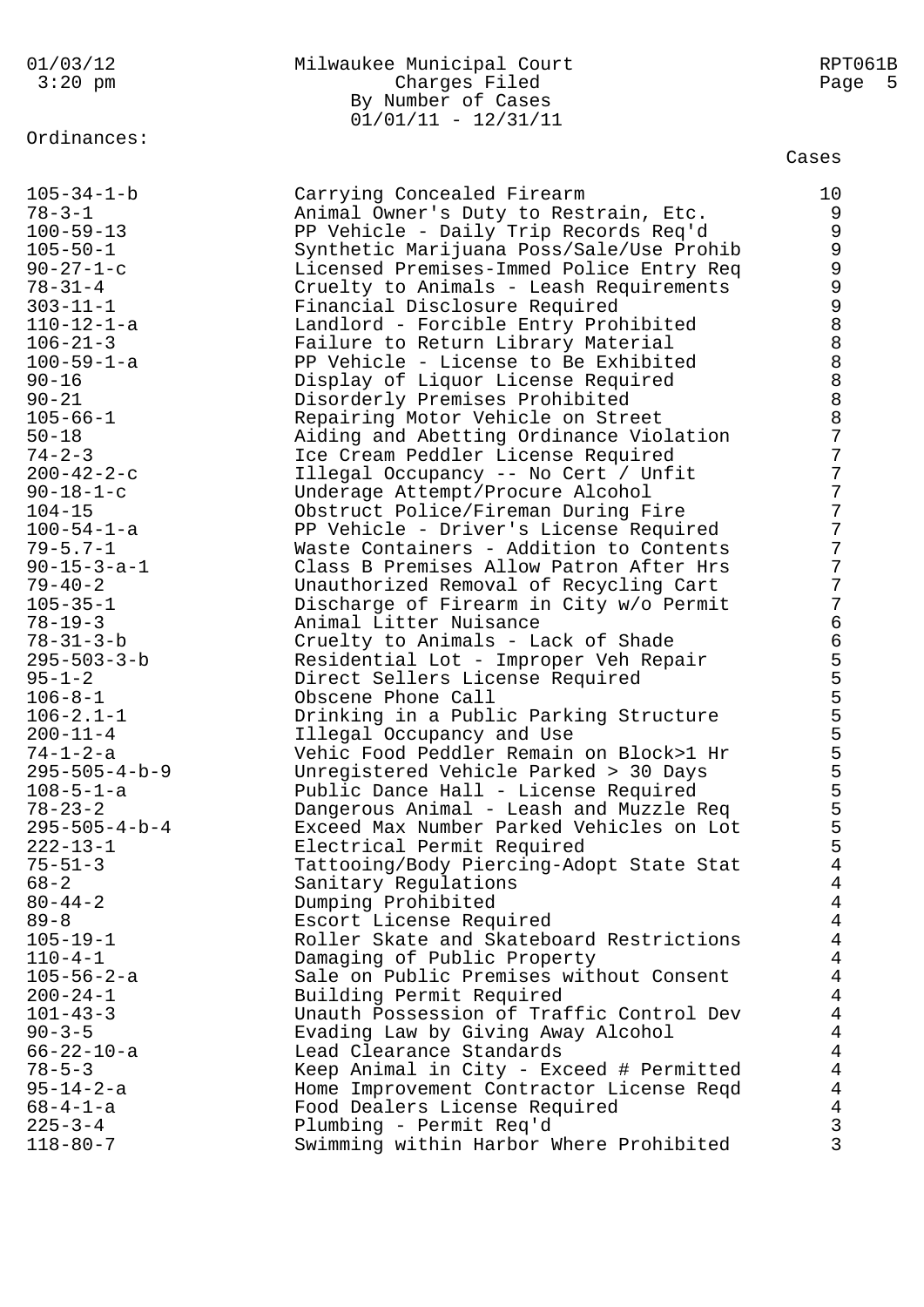#### 01/03/12 Milwaukee Municipal Court RPT061B 3:20 pm Charges Filed Page 6 By Number of Cases 01/01/11 - 12/31/11

Ordinances:

| $102 - 7 - 3 - a$     | Bicycle - Full Control Required          |                                                     |
|-----------------------|------------------------------------------|-----------------------------------------------------|
| $222 - 19 - 1$        | Unsafe or Illegal Electrical Equipment   | m m m m m m m m m m m m m                           |
| $101 - 43 - 1$        | Deface or Remove Traffic Sign or Device  |                                                     |
| $90 - 36 - 4 - d - 1$ | Exceeding Posted Occupancy Limit         |                                                     |
| $90 - 3 - 3$          | Sep License Per Loc for Alcohol Sale Req |                                                     |
| $90 - 18 - 1 - a - 3$ | Allow Consumption of Alcohol by Underage |                                                     |
| $66 - 22 - 9$         | Improper Lead Abatement                  |                                                     |
| $200 - 42 - 2 - a$    | Certificate of Occupancy / Zoning Req'd  |                                                     |
| $84 - 20 - 15 - a$    | Fraud of Parking Lot Operator            |                                                     |
| $84 - 43 - 2$         | Cigarette and Tobacco License Required   |                                                     |
| $105 - 45 - 4$        | Possession of Laser Pointer by Minor     |                                                     |
| $105 - 45 - 2$        | Prohibited Use of Laser Pointer          |                                                     |
| $80 - 65 - 4$         | Noise Nuisances                          |                                                     |
| $105 - 1 - 3 - a$     | Refuse Withdrawal from Unlawful Assembly |                                                     |
| $115 - 32 - 1$        | Obstruction on Public Ways               |                                                     |
| 106-34-2-a            | Selling Spray Paint, Etc. to Minor       |                                                     |
| $90 - 33 - 5$         | Prerecorded Music Machine License Req'd  |                                                     |
| $90 - 19 - 2 - a - 1$ | Allow Underage on Premises               |                                                     |
| $214 - 3$             | Adoption of Model Fire Code              | $\begin{array}{c}\n 2 \\ 2 \\ 2 \\ 2\n \end{array}$ |
| $75 - 51 - 5 - a$     | Tattoo / Body Pierce - License Required  |                                                     |
| $110 - 12 - 1 - b$    | Tenant - Denial of Access to Landlord    |                                                     |
| $118 - 62 - 2$        | Loitering on Bridge Prohibited           | $\begin{array}{c} 2 \\ 2 \\ 2 \end{array}$          |
| $102 - 8 - 2$         | Bicycle - Riding on Public Ways          |                                                     |
| $102 - 9 - 2$         | Bicycle - Lack of Eqmt for Oper in Dark  | $\overline{a}$                                      |
| $90 - 5 - 2 - a$      | Submit Untrue Stmt on Liquor Lic Applic  | $\overline{a}$                                      |
| $101 - 32.4$          | Damaging / Tampering with Parking Meter  | $\overline{a}$                                      |
| $69 - 8 - 6$          | Rotate Milk Inventory / Remove Outdated  |                                                     |
| $116 - 8 - 1$         | Sidewalks to be Kept Clean               | 222222222                                           |
| $102 - 7 - 2$         | Bicycle - Operating 2 or More Abreast    |                                                     |
| $200 - 42 - 2 - d$    | Illegal Occupancy -- No Cert / Unfit     |                                                     |
| $106 - 31 - 3$        | Loitering in Public Restroom             |                                                     |
| $90 - 5 - 12$         | Fail to Report Change on Liquor License  |                                                     |
| $200 - 51.5 - 3 - a$  | Property Recording Required              |                                                     |
| $66 - 22 - 4 - h - 1$ | Permit Required to Conduct Lead Reduc.   |                                                     |
| $68 - 3$              | Impure Food, Water, Drugs or Ice         |                                                     |
| $110 - 36 - 1 - a$    | Removal of Shopping Cart Prohibited      |                                                     |
| $80 - 31$             | Breeding Place for Flies                 | $\overline{2}$                                      |
| $78 - 27 - 1$         | Failure to Surrender Rabid Animal        | $\overline{2}$                                      |
| $92 - 3 - 8 - a$      | Junk Collector Regs - Sales Form Req'd   | $\overline{a}$                                      |
| 99999                 | Municipal Violation                      | $\overline{2}$                                      |
| $68 - 4.3 - 2$        | Convenience Food Store Regulations       | $\overline{a}$                                      |
| $84 - 7 - 3$          | License Req'd If Estab Open 12am-5am     | $\overline{a}$                                      |
| $75 - 17 - 1$         | False Call for Emergency Services        | $\mathbf 1$                                         |
| $90 - 27 - 1 - d$     | Licensed Premises - Safe Egress Required | $1\,$                                               |
| $84 - 20 - 2$         | Parking Lot License Required             | $1\,$                                               |
| $225 - 2 - 1$         | Plumbing - License & Registration Req'd  | $1\,$                                               |
| $90 - 4 - 4 - a$      | Class B Manager's License                | $1\,$                                               |
| $80 - 45 - 1 - a$     | Public Dump Regulations - Permit Req'd   | $\mathbf{1}$                                        |
| $105 - 21 - 1 - a$    | Playground Activity During Prohibited Hr | $\mathbf 1$                                         |
| $102 - 7 - 5$         | Bicycle - Operating Where Prohibited     | $\mathbf 1$                                         |
| $74 - 3 - 3 - e$      | Food Peddler Selling in Roadway          | 1                                                   |
| $66 - 22 - 4 - h - 9$ | Handling Lead Materials in Unsafe Manner | 1                                                   |
|                       |                                          |                                                     |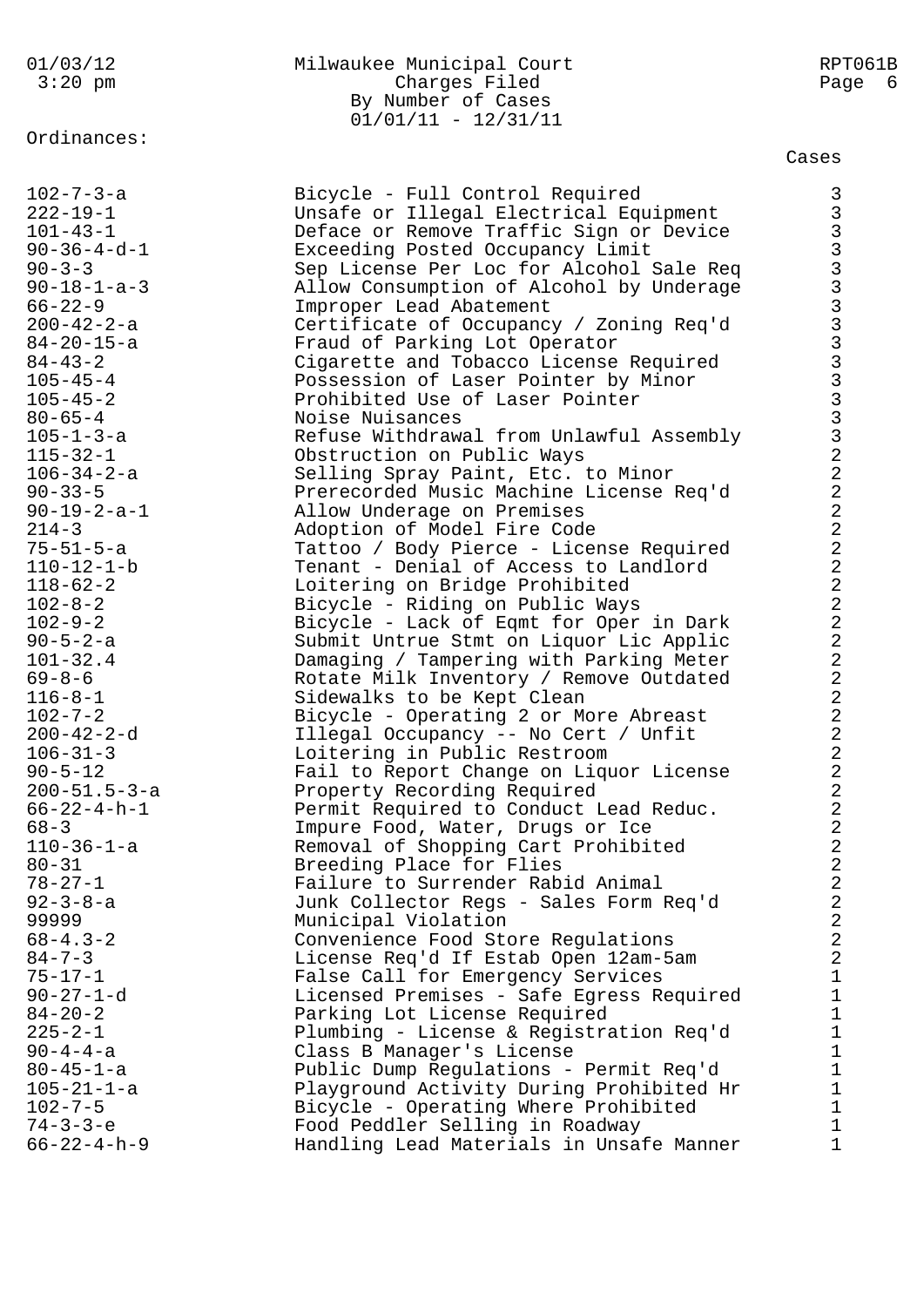Ordinances:

Sub Total: 44,890

01/03/12 Milwaukee Municipal Court RPT061B 3:20 pm Charges Filed Page 7 By Number of Cases  $01/01/11 - 12/31/11$ 

| $90 - 4 - 4 - c$<br>$100 - 50 - 1 - a$<br>$102 - 7 - 3 - c$<br>$78 - 31 - 3 - c$<br>$214 - 9 - 1 - a$<br>$102 - 1$ | Class B Licensee's Responsibility<br>Public Passenger Vehicle - Permit Req'd<br>Bicycle - Passengers in Excess of Design<br>Cruelty to Animals - Lack Proper Shelter<br>Containers for Open Burning - Regs                                                   | $\mathbf{1}$<br>$\mathbf{1}$<br>$\mathbf{1}$<br>$\mathbf 1$<br>$\mathbf{1}$<br>$\mathbf 1$ |
|--------------------------------------------------------------------------------------------------------------------|--------------------------------------------------------------------------------------------------------------------------------------------------------------------------------------------------------------------------------------------------------------|--------------------------------------------------------------------------------------------|
| $105 - 55 - 1$                                                                                                     | Soliciting Mag Subscription on Public St                                                                                                                                                                                                                     | $\mathbf{1}$                                                                               |
| $105 - 64 - 1$                                                                                                     | Vehicle Parked on Private Property                                                                                                                                                                                                                           | $\mathbf 1$                                                                                |
| $74 - 1 - 2.5$                                                                                                     | Sales Median/Safety Island Prohibited                                                                                                                                                                                                                        | $1\,$                                                                                      |
| $106 - 7 - 2 - a - 2$                                                                                              | Produce / Present / Direct Obscene Perf                                                                                                                                                                                                                      | $\mathbf{1}$                                                                               |
| $74 - 1 - 7.5 - b - 5$                                                                                             | Food Peddler Vehicle Parking Violation                                                                                                                                                                                                                       | $\mathbf{1}$                                                                               |
| $105 - 69 - 2$                                                                                                     | Smelling / Inhaling Harmful Substance                                                                                                                                                                                                                        | $\mathbf{1}$                                                                               |
| $74 - 1 - 2$                                                                                                       | No Food Peddler's License - Sale of Food                                                                                                                                                                                                                     | $\mathbf{1}$                                                                               |
| $90 - 27 - 2$                                                                                                      | Class B Premises - Open Door After Hours                                                                                                                                                                                                                     | $\mathbf 1$                                                                                |
| $214 - 9$                                                                                                          | Responsibility to Eliminate Fire Hazards                                                                                                                                                                                                                     | $\mathbf 1$                                                                                |
| $92 - 3 - 8 - n - 1$                                                                                               | Junk Dealer - MV Sticker Required                                                                                                                                                                                                                            | $\mathbf 1$                                                                                |
| $118 - 80 - 5$                                                                                                     | Boating - Littering the Waterways                                                                                                                                                                                                                            | $\mathbf{1}$                                                                               |
| $90 - 33 - 3$                                                                                                      | Special Party Permit Required                                                                                                                                                                                                                                | $\mathbf{1}$                                                                               |
| $90 - 22 - 3$                                                                                                      | Disorderly Conduct by Patrons Prohibited                                                                                                                                                                                                                     | $\mathbf{1}$                                                                               |
| $100 - 52 - 3 - b$                                                                                                 | PPV-Rates to be Determined by Taximeter                                                                                                                                                                                                                      | $\mathbf 1$                                                                                |
| $106 - 21 - 5$                                                                                                     | Fradulent Regis/Use of Library Materials                                                                                                                                                                                                                     | $\mathbf 1$                                                                                |
| $66 - 12 - 9 - d$                                                                                                  | Pers Not Wearing Proper Gear Abate Area                                                                                                                                                                                                                      | $\mathbf{1}$                                                                               |
| $200 - 42 - 5$                                                                                                     | Occupancy Certificate to be Posted                                                                                                                                                                                                                           | $\mathbf{1}$                                                                               |
| $101 - 20.5 - 2$                                                                                                   | Cruising Prohibited                                                                                                                                                                                                                                          | $\mathbf{1}$                                                                               |
| $106 - 23.5 - 3 - a - 1$                                                                                           | Parent Aiding or Abetting Juvenile                                                                                                                                                                                                                           | $\mathbf{1}$                                                                               |
| $105 - 50 - 1 - a$                                                                                                 | Smoking on Bus                                                                                                                                                                                                                                               | $\mathbf{1}$                                                                               |
| $106 - 30.5 - 1$                                                                                                   | Falsely Representing Age to Purchase Cig                                                                                                                                                                                                                     | $\mathbf{1}$                                                                               |
| $100 - 54 - 1 - b$                                                                                                 | PP Vehicle - Allow Unlicensed Driver                                                                                                                                                                                                                         | $\mathbf{1}$                                                                               |
| $90 - 19 - 2 - a - 2$                                                                                              | A&A Presence of Minor on Premises                                                                                                                                                                                                                            | $\mathbf{1}$                                                                               |
| $106 - 9.5 - 3$                                                                                                    | Exhibiting Pornographic Perf to Minor                                                                                                                                                                                                                        | $\mathbf{1}$                                                                               |
| 75-51-16-b                                                                                                         | Tattoo / Offer to Tattoo Person < 16 Yrs                                                                                                                                                                                                                     | $\mathbf{1}$                                                                               |
| $105 - 50 - 1 - b$                                                                                                 | Playing Radio / Tape Player on Bus                                                                                                                                                                                                                           | $\mathbf{1}$                                                                               |
| $100 - 59 - 14 - b$                                                                                                | PP Vehicle - Daily Safety Checklist Reqs                                                                                                                                                                                                                     | $\mathbf{1}$                                                                               |
| $106 - 23 - 3$                                                                                                     | Responsibility of Operators (Curfew)                                                                                                                                                                                                                         | $\mathbf{1}$                                                                               |
| $90 - 9$                                                                                                           | Collusive Agreement Involving Liquor Lic                                                                                                                                                                                                                     | $\mathbf{1}$                                                                               |
| $66 - 22 - 4$<br>$78 - 23 - 3 - a$<br>$68 - 4 - 9$<br>$295 - 803 - 1$<br>$66 - 22 - 1$<br>$78 - 5 - 2 - c$<br>222  | Lead Abatement Permit<br>Dangerous Animal - Confinement Required<br>Obstruction Health Department Employee<br>Industrial Lot - Land Use Violation<br>Lead Based Nuisance Prohibited<br>Animal Detrimental to Health in City<br>Electrical and Elevator Codes | $\mathbf{1}$<br>$\mathbf{1}$<br>1<br>1<br>1<br>$\mathbf 1$<br>$\mathbf 1$<br>$\mathbf{1}$  |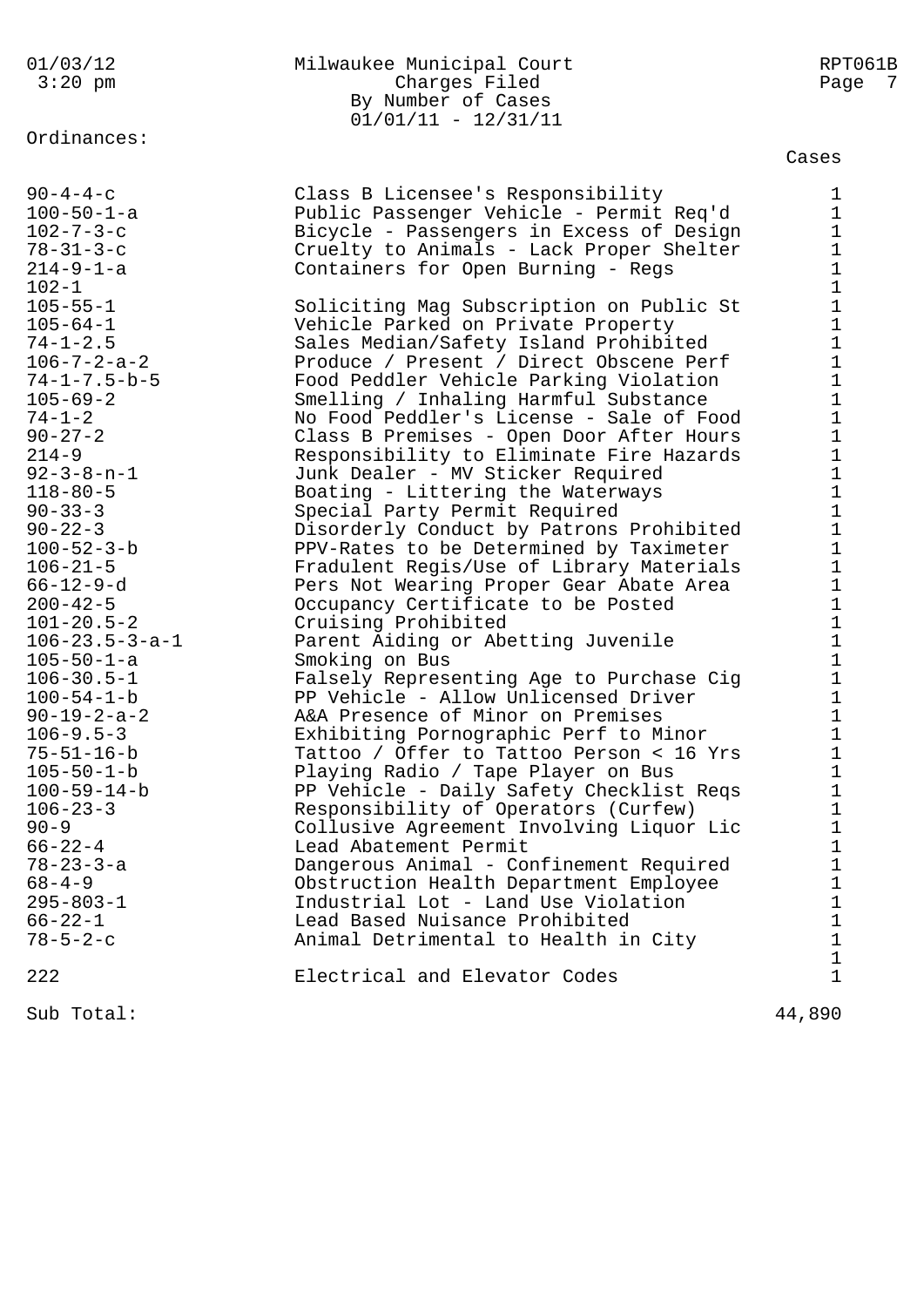# 01/03/12 Milwaukee Municipal Court RPT061B 3:20 pm Charges Filed Page 8

State Statutes:

By Number of Cases<br>01/01/11 - 12/31/11 01/01/11 - 12/31/11 343.44(1)(a) Operating After Suspension 22,243 344.62(1) Operating motor vehicle w/o insurance 14,120 341.03(1) Oper Veh After Sus/Rev or Can of Reg 9,585 341.04(1) Mon-Registration of Vehicle 8,711 346.57(5) Exceeding Speed Zones/Posted Limits 6,977 343.05(3)(a) Operate w/o Valid License 3,701 341.61(2) Display Unauth. Veh. Registration Plate 3,271 347.48(2m)(b) Vehicle Operator Fail/Wear Seat Belt 2,625  $346.37(1)(c)1$  Violate Red Traffic Light  $1,765$ 341.15(1) Fail/Display Vehicle License Plates 1,565 346.46(1) Fail/Stop at Stop Sign 1,215 347.09(1)(a) Operate Motor Vehicle w/o 2 Headlights 1,171 347.14(1) Operate Vehicle w/o Stopping Lights 1,170 343.44(1)(b) Operating After Revocation 1,054 346.04(2) Failure To Obey Traffic Officer/Signal 1,014 347.48(4)(am) Safety Belt Violations-Child 799 347.13(1) No Tail Lamp/Defective Tail Lamp-Night 797 346.63(1)(a) Operating While Intoxicated 693 341.61(4) Possess Fraud. Obtained Registration 659 347.13(3) Operate Vehicle w/o Registration Lamps 601 346.57(2) Unreasonable and Imprudent Speed 593 346.89(1) Inattentive Driving 588 346.63(1)(b) Operating While Intoxicated - BAC .1%+ 516 346.18(2) Fail/Yield while Making Left Turn 436 346.935(3) Keep Open Intoxicants in MV 343 346.18(3) Fail/Yield Right/Way from Stop Sign 342 346.04(1) Fail/Obey Traffic Officer Signal/Order 338 343.43(1)(d) Violate Driving License Restrictions 324 347.06(1) Operation w/o Required Lamps Lighted 323 346.13(1) Unsafe Lane Deviation 317

346.62(2) Reckless Driving-Endanger Safety 315 347.48(2m)(d) Ride in Vehicle w/o Wearing Seat Belt 313 TR305.32(4)(b)2 Illegal Window Tint 313

343.18(1) Operate w/o Carrying License 311 346.675(1) Veh Owner Liability-Hit and Run 299 346.14(1) Automobile Following Too Closely 248 344.62(2) Oper motor veh w/o proof of insurance 230 TR305.34(3) Cracked/Damaged Vehicle Windshield 228 346.29(2) Standing on Roadway 220 343.22(1) Fail/Notify DMV of Address/Name Change 205

346.57(3) Driving too Fast for Conditions 205 341.61(5) Possess Counterfeit Registration 200 342.15(5) Failure to Transfer Vehicle Title 200 TR305.15(5) Fail/Maintain High-Mounted Stop Lamp 194 346.70(1) Failure to Notify Police of Accident 185 346.34(1)(b) Fail to Signal Turn 184 346.68 Hit and Run-Unattended Vehicle 165 346.24(2) Sudden Pedes/Bike Movement into Traffic 157 346.39(1) Fail/Stop for Flashing Red Signal 155 346.935(2) Possess Open Intoxicants in MV 155

346.94(12) Driving on Bicycle Lane or Way 143 342.15(6)(a) Failure of Transferee to Obtain Title 143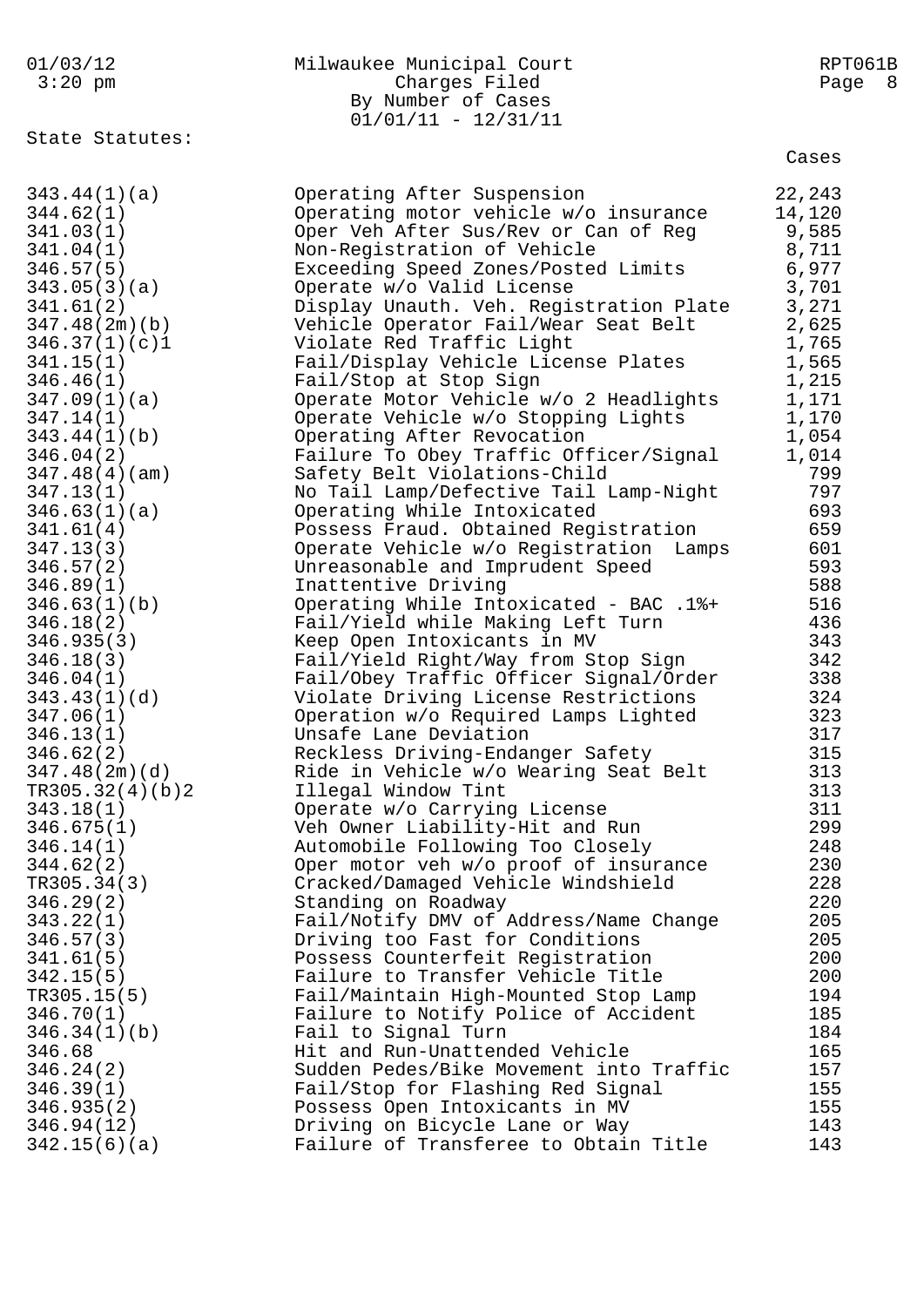| 01/03/12         | Milwaukee Municipal Court                | RPT061B |
|------------------|------------------------------------------|---------|
| $3:20$ pm        | Charges Filed                            | Page 9  |
|                  | By Number of Cases                       |         |
|                  | $01/01/11 - 12/31/11$                    |         |
| State Statutes:  |                                          |         |
|                  |                                          | Cases   |
|                  |                                          | 134     |
| 347.12(1)(a)     | Approaching Operator Fail/Dim MultiBeams |         |
| 346.10(2)        | Passing at Intersection                  | 128     |
| 341.61(3)        | Alter Veh. Registration Plate/Sticker    | 114     |
| TR305.32(6)      | Rear Side Window Excessive Tinting       | 109     |
| 343.305(9)(a)    | Refusal                                  | 108     |
| 346.19(1)        | Fail/Yield to Stop for Emergency Vehicle | 107     |
| 347.39(1)        | Operate Motor Veh. w/o Adequate Muffler  | 105     |
| 346.54           | Improper Parking/Standing of Vehicle     | 101     |
| 346.31(3)(b)     | Improper Left Turn/Intersection          | 93      |
| 346.87           | Unsafe Backing of Vehicle                | 93      |
| 346.37(1)(c)3    | Illegal Right Turn on Red                | 93      |
| 343.45(2)        | Permit Unauthorized Person to Drive      | 91      |
| 346.05(1)        | Operating Left of Center Line            | 90      |
| 347.39(2)        | Equip Motor Vehicle with Illegal Muffler | 84      |
| 347.489(1)       | Operate Bike/Cycle w/o Lights/Reflectors | 82      |
| 346.34(1)(a)3    | Unsafe Turn-w/o Reasonable Safety        | 81      |
| TR305.26(3)      | Cracked/Damaged/Poor Reflect on Mirror   | 80      |
| TR305.32(5)(b)   | Rear Window Excessive Tinting            | 78      |
| 346.63(1)(am)    | Operat. w/ Detectable Level Ctrld Substn | 71      |
| 347.48(2m)(c)    | Operator Fail/Have Passenger/SeatBelted  | 70      |
| 346.31(2)        | Improper Right Turn                      | 68      |
| 343.05(3)(b)     | Operate Motorcycle w/o Valid License     | 63      |
| 347.38(1)        | Defective Horn or Unnecessary Use        | 60      |
| 346.69           | Hit and Run-Property Adjacent to Highway | 60      |
| 346.57(4)(a)     | Speeding in School Zones                 | 59      |
| 346.23(1)        | Fail/Yield at Controlled Intersection    | 58      |
| 346.37(1)(b)     | Violate Yellow Traffic Signal            | 58      |
| TR305.30(9)      | Vehicle Rim-Loose/Missing Nut/Lug Bolt   | 57      |
|                  | Bike/Pedes Violate Pedestrian Signal     | 57      |
| 346.38(2)        |                                          | 56      |
| 346.18(1)        | Fail/Yield at Uncontrolled Intersection  |         |
| 346.15<br>346.08 | Driving Wrong Way on Divided Highway     | 55      |
|                  | Unsafe Passing on Right                  | 55      |
| 341.15(3)(a)     | Improper Display/Plates (No Plates)      | 50      |
| 343.52(1)(b)     | Unlawful Display of Special ID Card      | 46      |
| 346.18(5)        | Fail/Yield Rt/Way from Parked Position   | 45      |
| TR305.32(2)      | Front Driver's Side Window not Operate   | 43      |
| 346.88(3)(b)     | Obstructed Driver's Vision-Front View    | 43      |
| 346.92(2)        | Riding Illegally on Vehicle              | 42      |
| TR305.29(2)      | Fail/Maintain Steering System            | 41      |
| 347.40(1)        | Operate Vehicle w/o Rearview Mirror      | 40      |
| 347.07(2)(a)     | Operate Vehicle w/ NonWhite Headlights   | 40      |
| 347.07(2)(b)     | Operate Vehicle w/ NonRed Taillights     | 39      |
| 346.24(1)        | FYR to Pedestrian/uncontroll. Intersect  | 37      |
| 347.15(2)        | Improperly Locate Veh.Directional Lights | 37      |
| 346.09(1)        | Passing into Oncoming Traffic            | 37      |
| 346.93(1)        | Minor Transporting Intoxicants in MV     | 36      |
| 346.06           | Meeting of Vehicle-Wrong Side            | 35      |
| 346.46           | Fail to Stop/Improper Stop at Stop Sign  | 34      |
| 346.92(1)        | Driving with Person Riding Illegally     | 32      |
| 346.18(4)        | Fail/Yield when Emerging from Alley      | 31      |
| TR305.26(1)      | Fail/Equip Required Mirrors              | 29      |
| 346.53(6)        | Parking/Standing where Prohibited        | 29      |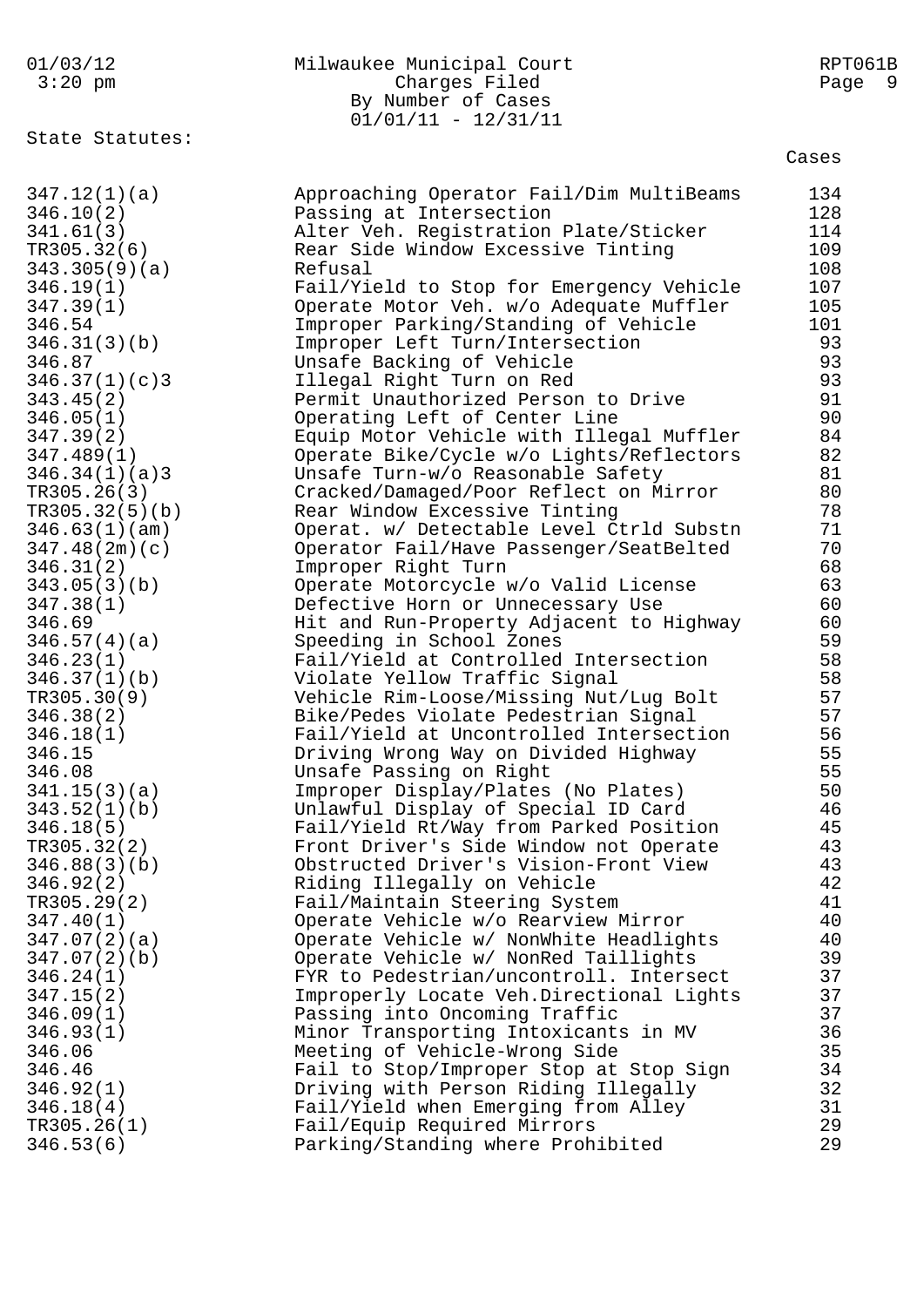|  | 01/03/12 |  |
|--|----------|--|
|  | $\cap$   |  |

| 01/03/12  | Milwaukee Municipal Court | RPT061B |
|-----------|---------------------------|---------|
| $3:20$ pm | Charges Filed             | Page 10 |
|           | By Number of Cases        |         |
|           | $01/01/11 - 12/31/11$     |         |

State Statutes:

| 347.35(1)      | Operate Motor Vehicle w/o Capable Brakes | 28          |
|----------------|------------------------------------------|-------------|
| 341.55(2)      | Use Dealer Plate/Veh. Not Dealer-Owned   | 28          |
| 341.335(1)     | Fail/Notify DMV of Address Change        | 27          |
| 346.89(2)      | Operation with TV Visible to Driver      | 26          |
| 346.31(1)      | Fail to Follow Indicated Turn            | 26          |
| 346.57(4)(e)   | Speeding on City Highway                 | 24          |
| 346.94(2)      | Racing on Highway                        | 23          |
| TR305.19(1)    | Fail/Maintain Door/Hood Trunk Lid        | 23          |
| 346.18(6)      | Fail/Yield for Yield Sign                | 23          |
| 341.55(1)      | Dealer Misuse/Dealer Vehicle Plates      | 23          |
| TR305.18(1)(a) | Fail/Equip Required Bumper               | 22          |
| 346.88(4)      | MV Windows Not Reasonably Clean          | 22          |
| 347.12(1)(b)   | Following Operator Fail/Dim MultiBeams   | 21          |
| 346.88(3)(c)   | Obstructed Driver's Vision-Rear View     | 21          |
| 346.075(2)     | Improper Passing of Stopped Bus          | 19          |
| 343.45(1)      | Permit Unauthorized Minor to Drive       | 19          |
| 346.33(1)(b)   | Unlawful U/Y Turn - Midblock             | 18          |
| TR305.32(1)    | Window Not Approved Safety Glass/Damaged | 16          |
| 346.94(9)      | Alighting From/Boarding Moving Vehicle   | 15          |
| TR305.16(4)    | Covered/Obscured Tail Lamps/Reflectors   | 15          |
| 110.05(2)      | Human Service Vehicle Inspection Reqd    | 15          |
| TR305.30(2)    | Vehicle Tires w/Less Than 2/3 Inch Tread | 14          |
| 346.33(1)(c)   | Unlawful U/Y Turn-Highway MidBlock       | 13          |
|                | Owner Liability-Fail/Yield to ER Vehicle | 13          |
| 346.195(1)     |                                          | 13          |
| 346.072(1)(a)  | Passing Illegally                        |             |
| 346.33(1)(a)   | Unlawful U/Y Turn-Control. Intersection  | 13          |
| 346.25         | Pedestrian/Bike FYR when CrossingRoadway | 12          |
| 346.94(1)      | Driving on Sidewalk                      | 12          |
| 346.94(7)      | Spilling Waste Load on/along Highway     | 12          |
| 344.64(2)      | Knowingly Forge/Alter Proof of Insurance | 12          |
| 346.33(1)(d)   | Unlawful U/Y Turn-Erected Signs          | 11          |
| TR305.32(5)(a) | Rear Window Unauthorized Sign            | 10          |
| TR305.09(6)    | Cracked/Broken Lenses/Reflectors         | 10          |
| 346.09(3)      | Passing in No-Passing Zone               | 10          |
| 346.89(3)(a)   | Operating while E-Mailing or Texting     | 10          |
| 346.175(1)(a)  | Owners Liability-Flee/Elude Officer      | 9           |
| TR305.18(2)(c) | Damaged/Distorted Vehicle Bumpers        | 9           |
| 343.52(1m)     | Fraudulent Use of Special ID Card        | $\mathsf 9$ |
| 343.07(1g)(a)3 | GDL Passenger Violation                  | $\mathsf 9$ |
| 347.485(2)     | Operate Cycle without Eye Protection     | $\mathsf 9$ |
| 346.80(2)(c)   | Bike Rules-Due Care when Passing         | 8           |
| 346.59(1)      | Impeding Traffic by Slow Speed           | 8           |
| 346.31(4)      | Improper Left Turn/On 3-Lane Highway     | 8           |
| 345.17(1)(c)   | False Statement to DMV-ID Card           | 8           |
| 346.47(1)      | Fail/Yield/Stop/Emerging from Alley      | 8           |
| 346.18(7)(a)   | Fail/Yield when Entering Alley           | 8           |
| 346.37(1)(c)2  | Pedes/Bike Violate Red Traffic Light     | 8           |
| TR305.30(3)    | Vehicle Tires Protrudes >2 Inches Beyond | 7           |
| 347.41         | Defective Speedometer                    | 7           |
| 342.15(4)(b)   | Transferor Fail/Remove Vehicle Plates    | 7           |
| 341.04(2)      | Improper Registration of Vehicle         | 7           |
| 347.489(2)     | Operate Bike/Cycle w/o Functioning Brake | 7           |
|                |                                          |             |
|                |                                          |             |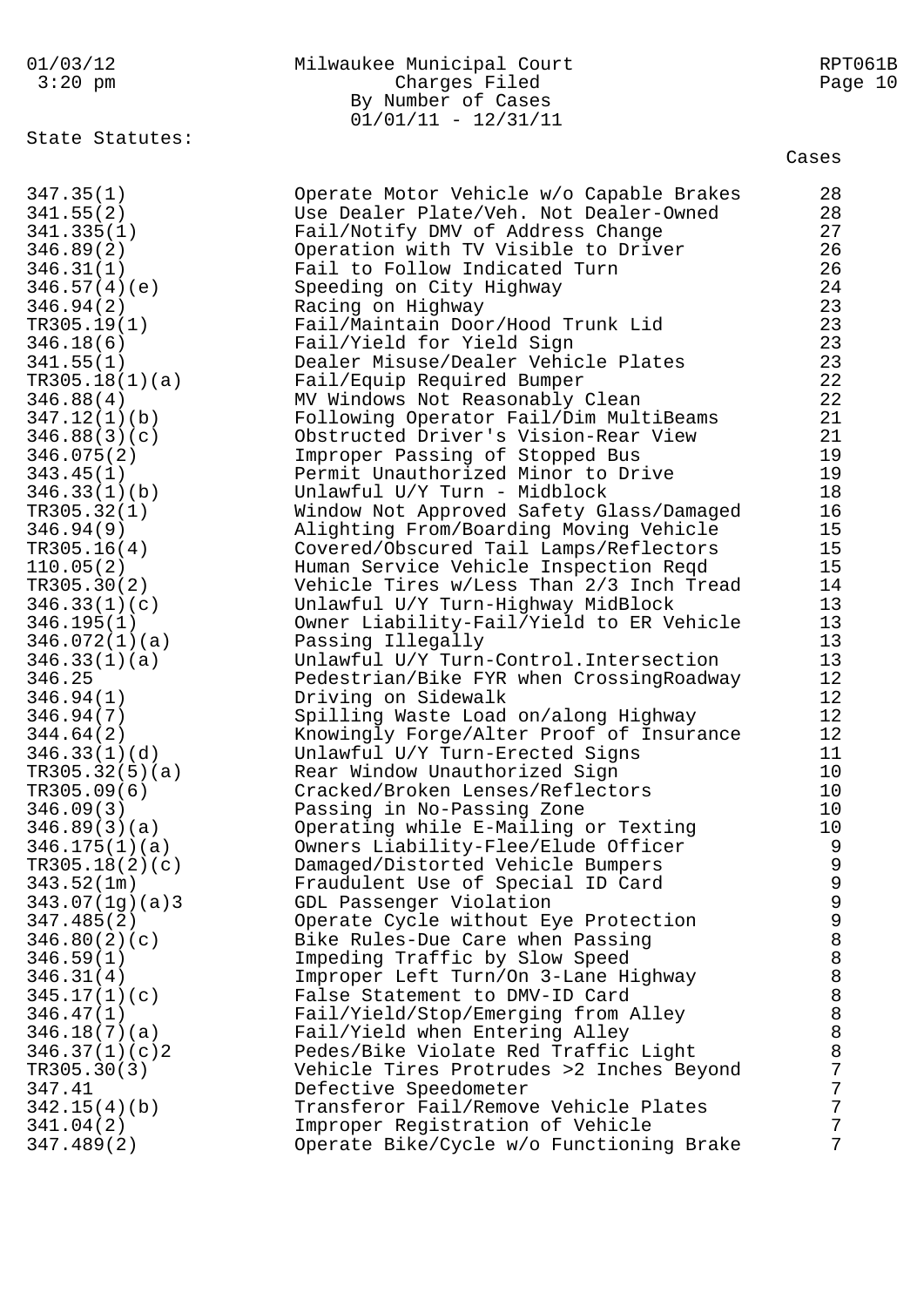### 01/03/12 Milwaukee Municipal Court RPT061B 3:20 pm Charges Filed Page 11 By Number of Cases 01/01/11 - 12/31/11

State Statutes:

Cases

347.455(1) Operate Vehicle w/ Height Modifications 6 346.34(2) Fail/Signal Stop/Slowing 6 347.485(1)(a) Minor Operate Motorcycle w/o Headgear 6 TR305.34(6) Illegal Materials on Windshield 6 TR327.03(4) Violation of Out of Service Notice 5 TR305.15(4) Cover/Obstruct Stop Lamp Lenses 5 347.07(2)(c) Operate Vehicle w/ Flashing Light 5 341.15(3)(b) Improper Display/Plates (Hard to See) 5 341.615 Unlawfully Produce Registration Plate 5 347.25(4) Equip NonPolice Veh. w/ Blue Lights 5 341.15(1m)(b) Fail/Attach Front Regis. Decal/Tag 5 TR305.30(1) Fail/Properly Maintain Tires and Rims 5 346.07(2) Unsafe Cutting in When Passing 5 TR305.11(3)(c) Tinted Headlamps 5 341.15(1m)(a) Fail/Attach Rear Regis. Decal/Tag 5 TR305.32(4)(a) Vent / Side Window / Unauthorized Sign 5 346.24(3) Passing Vehicle Stopped for Pedestrian 5 342.16(1)(a) Dealer Submit Title for Resale Car 4 346.51(1) Improper Parking On/Off Roadway 4 346.595(5) Operate Motorcycle w/o Headlights On 4 347.06(3) Unclean/Defective Lights or Reflectors 4 341.62 Display False Vehicle Registration Plate 4 194.41 4  $194.41(1)$  4 346.80(4) Bike Rules-Ride Where Prohibited by Sign 4 346.70(5) Falsifying Accident Report 3 TR305.29(1) Steering/Suspension Not Meet Reqmts 3 346.803(2) Bike Rules-Fail/Ride/Right Side/Bike Way 3 TR305.22(2) Rusted/Damaged Fenders 3 TR305.35(4) Fail/Maintain Windshield Washer/Fluid 3 346.34(1)(a)1 Unsafe Turn-At Intersection 3 341.266(2)(e)3 Special Interest Veh.Operation Violation 3 346.63(2m) Violate Absolute Sobriety Law 3 346.28(1) Pedestrian Fail/Walk on Left Side/Hghway 3 346.20(1) Fail/Yield to Funeral Procession 3 346.44(1)(b) Fail to Stop/RR Crossing Signal 2 TR305.15(3) Fail/Maintain Stop Lamp Wiring 2 346.32 Improper Turn into Driveway/Private Road 2 TR305.18(2)(b) Illegal Use of Wood Vehicle Bumpers 2 341.15(2) Improperly Attached License Plates 2 341.625(1) Fraudulent Use of Special Plates 2 TR305.20(5) Tail Pipe Not Extend Past Passenger Comp 2 346.78 Bike Rules-Ride Play Vehicles on Roadway 2 346.70(2) Duty/Report Accident (Report Req'mt) 2 TR305.30(4) Vehicle Tire/Rim Exceed Manufs Specs 2 346.47(2) Fail/Stop at Intersecting Alley 2 346.072(1)(b) Passing Illegally 2 346.48(1) Fail/Stop for Unloading School Bus 2 346.13(3) Deviation From Designated Lane 2 346.94(16) Illegal Use of Radio, Etc. 2 346.455 Fail/Stop for Fire Truck at Fire Station 2 346.52(1)(f) Stopping/Standing-Double Parking 2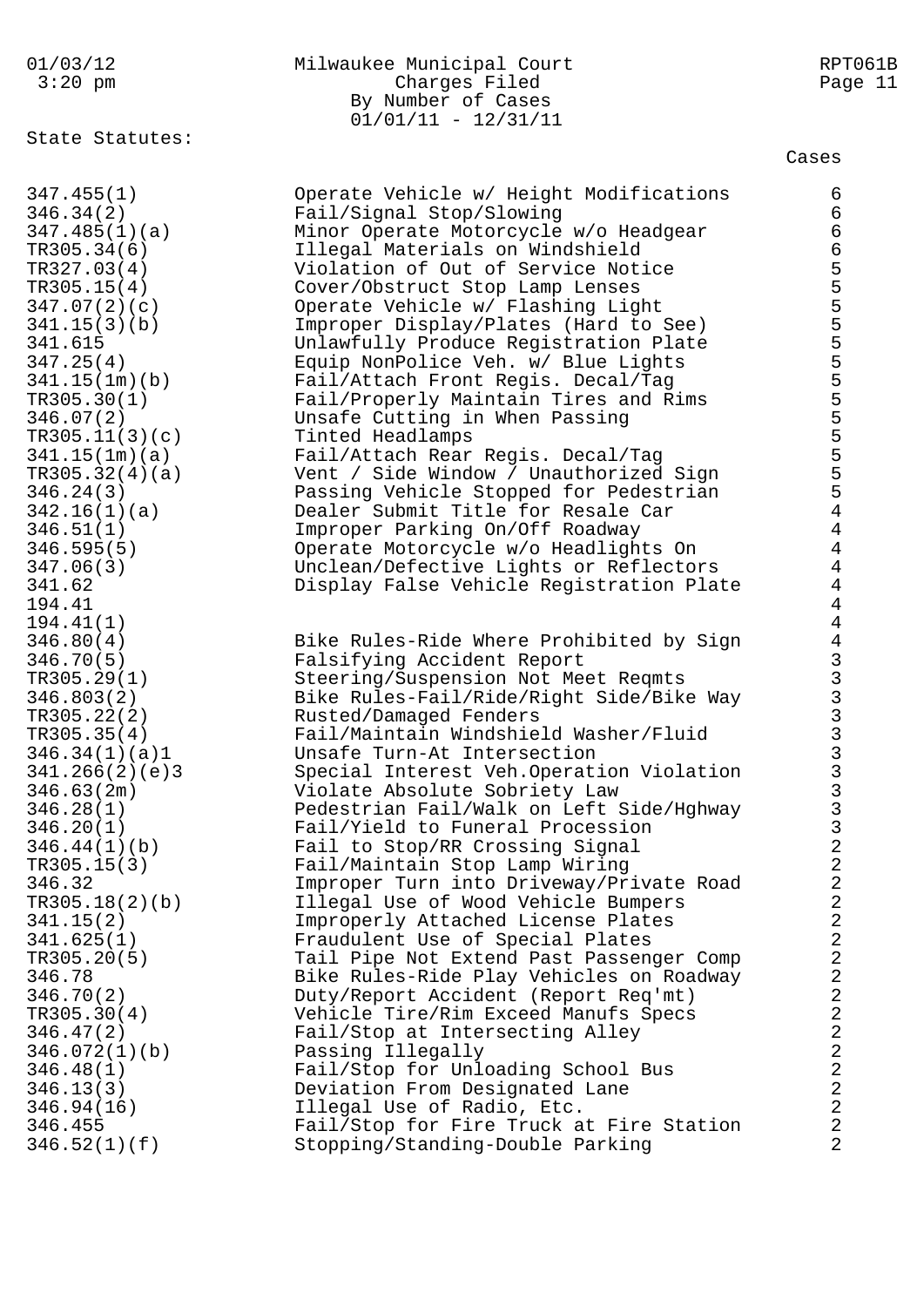### 01/03/12 Milwaukee Municipal Court RPT061B 3:20 pm Charges Filed Page 12 By Number of Cases 01/01/11 - 12/31/11

State Statutes:

| 346.935(1)<br>346.803(1)(a)<br>TR305.18(2)(a)<br>343.52(1)(a)<br>TR305.19(3)<br>346.88(1)<br>110.05        | Drink Open Intoxicants in MV<br>Bike Rules-Fail/Signal, Etc. on Bike Way<br>Fail/Properly Mount Vehicle Bumpers<br>Sell or Lend Special Identification Card<br>Trunk Lid Open Position No Oversize Load<br>Overloaded Veh./Interfere in Operation                   | $\overline{2}$<br>$\overline{2}$<br>$\overline{2}$<br>$\overline{2}$<br>$\overline{a}$<br>$\overline{2}$<br>$\overline{2}$ |
|------------------------------------------------------------------------------------------------------------|---------------------------------------------------------------------------------------------------------------------------------------------------------------------------------------------------------------------------------------------------------------------|----------------------------------------------------------------------------------------------------------------------------|
| 800.12<br>346.67(1)<br>TR305.16(2)<br>346.79(2)(a)<br>346.45(1)(d)<br>347.12(1)<br>344.64(1)               | Contempt<br>Hit and Run<br>Fail/Properly Maintain Tail Lamps<br>Bike Rules-Transport Unauth. Passengers<br>Veh. w/ Dang.Liquid Fail/Stop/RR Cross.<br>Failure to Dim Headlights                                                                                     | $\overline{a}$<br>$\overline{a}$<br>$\overline{a}$<br>$\overline{c}$<br>$1\,$<br>$1\,$<br>$\mathbf 1$                      |
| 343.50(12)(f)<br>343.085(2m)(a)1<br>23.33(4)(d)<br>TR305.27(4)<br>23.33(2)(a)                              | Deface or Alter ID Card<br>Prob Licensee Oper Veh w/other person<br>ATV-Operation on Roadway<br>Fail/Maintain Safety Belts                                                                                                                                          | $1\,$<br>$1\,$<br>$1\,$<br>$\mathbf 1$<br>$1\,$                                                                            |
| TR305.20(7)<br>347.48(2m)(a)<br>TR305.30(6)<br>346.52(1)(b)<br>342.15(2)<br>347.485(1)(am)<br>346.31(3)(c) | No Catalytic Converter<br>Seat Belt Violation, Passenger 16 Yrs.<br>Vehicle Tire/Cuts or Snags in Excess<br>Stopping/Standing on a Crosswalk<br>Transferee Fail/Apply New Vehicle Title<br>Operate Cycle w/ Passenger w/o Headgear<br>Improper Left Turn/Completion | $1\,$<br>$1\,$<br>$1\,$<br>$1\,$<br>$1\,$<br>$1\,$<br>$1\,$                                                                |
| 346.075(1)<br>346.80(5)<br>346.90<br>341.16(1)(a)<br>346.94(5)                                             | Overtaking & Passing Bicycles<br>Bike Rules-Fail/Yield to Motor Vehicles<br>Following/Parking Near Emergency Vehicle<br>Fail to Apply for Replacement Plates<br>Placing Injurious Substance on Highway                                                              | $\mathbf 1$<br>$\mathbf 1$<br>$1\,$<br>$1\,$<br>$1\,$                                                                      |
| TR305.08(3)<br>346.52(1)(h)<br>TR305.075(1)<br>343.22(2)(b)<br>346.457(1)<br>347.25(1)                     | Backup Lamp On When Not In Reverse<br>Stopping/Standing-Prohibited by Sign<br>Improper Use Auxil/Fox/Adv Weather Lamps<br>Fail/Notify Address Change(PhotoLicense)<br>Owner's Liability-Pass Fire Truck<br>Emerg. Veh. / Optional Lighting Violations               | $1\,$<br>$1\,$<br>$1\,$<br>$1\,$<br>$1\,$<br>$\mathbf{1}$                                                                  |
| 347.48(1)(a)<br>346.91<br>TR305.30(5)<br>346.88(3)(a)<br>346.38(1)                                         | Sell/Buy Motor Vehicle w/o Safety Belts<br>Crossing Fire Hose<br>Vehicle Tires of Differing Size/Construc<br>Obstructed Driver's Vision w/Unauth.Sign<br>Pedestrian Signal Violation                                                                                | 1<br>$\mathbf 1$<br>$\mathbf 1$<br>$\mathbf 1$<br>$\mathbf 1$<br>$\mathbf 1$                                               |
| 346.09(4)<br>346.29(1)<br>TR305.29(6)<br>TR305.24(3)<br>346.37(1)(a)1<br>343.05(3)(c)                      | Passing Vehicle Indicating Left Turn<br>Hitchhiking on Roadway<br>Fail/Maintain Springs/Shackles<br>Fail/Improper Fuel Tank Cap<br>Violate Green Traffic-Control Signal<br>Operate Moped w/o Valid License                                                          | $\mathbf 1$<br>$\mathbf 1$<br>$\mathbf 1$<br>$\mathbf 1$<br>$\mathbf 1$                                                    |
| 346.33(2)<br>TR305.11(1)(b)<br>TR305.26(2)<br>347.487                                                      | Backing Y Turn/Controlled Intersection<br>Fail/Properly Aim Headlights<br>Mirror Not Functioning Properly<br>Illegal Cycle Riding/Seating Equipment                                                                                                                 | $\mathbf 1$<br>$\mathbf 1$<br>$1\,$<br>$\mathbf 1$                                                                         |